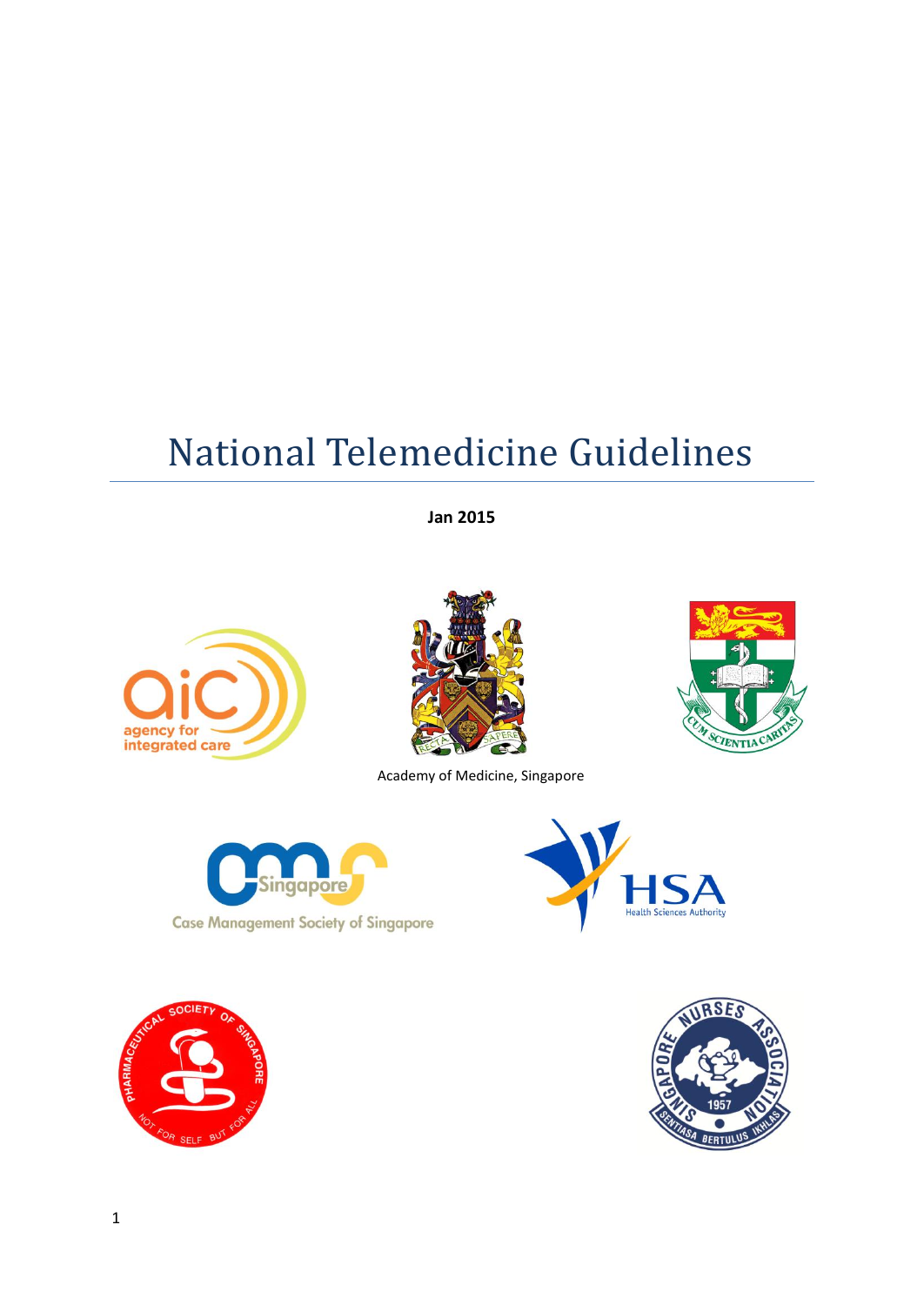# **Table of Contents**

| 1.               |  |
|------------------|--|
| 1.1              |  |
| 1.2              |  |
| 1.3              |  |
| 1.4              |  |
| 1.5              |  |
| 1.6              |  |
| 2.               |  |
| 2.1              |  |
| 2.2              |  |
| 2.3              |  |
| 2.4              |  |
| 2.5              |  |
| 2.6              |  |
| 3.               |  |
|                  |  |
| 3.2              |  |
| 3.3 <sub>2</sub> |  |
| $3.4^{\circ}$    |  |
| 4.               |  |
| 4.1              |  |
| 4.2              |  |
| 4.3              |  |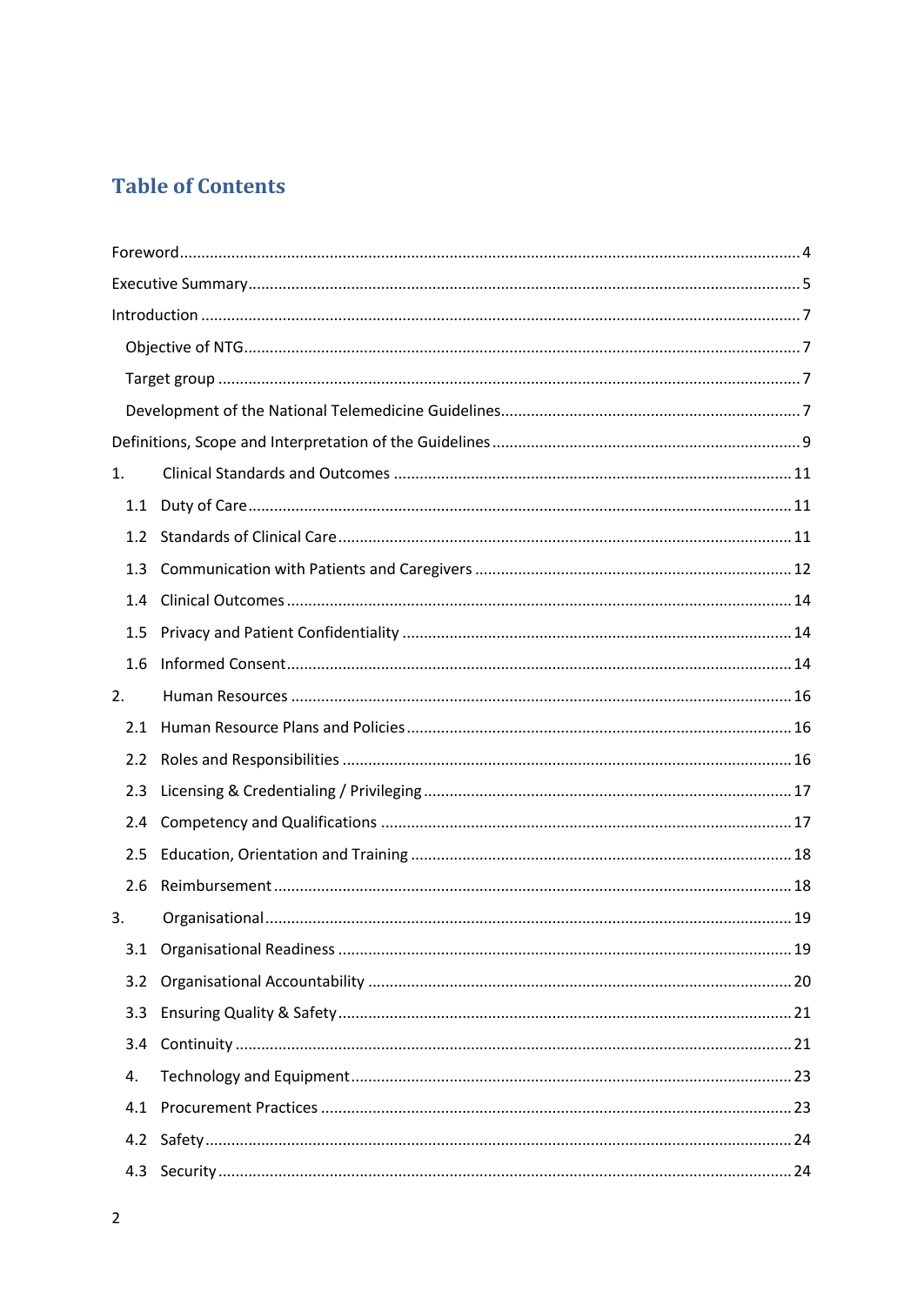| 4.9 |  |
|-----|--|
|     |  |
|     |  |
|     |  |
|     |  |
|     |  |
|     |  |
|     |  |
|     |  |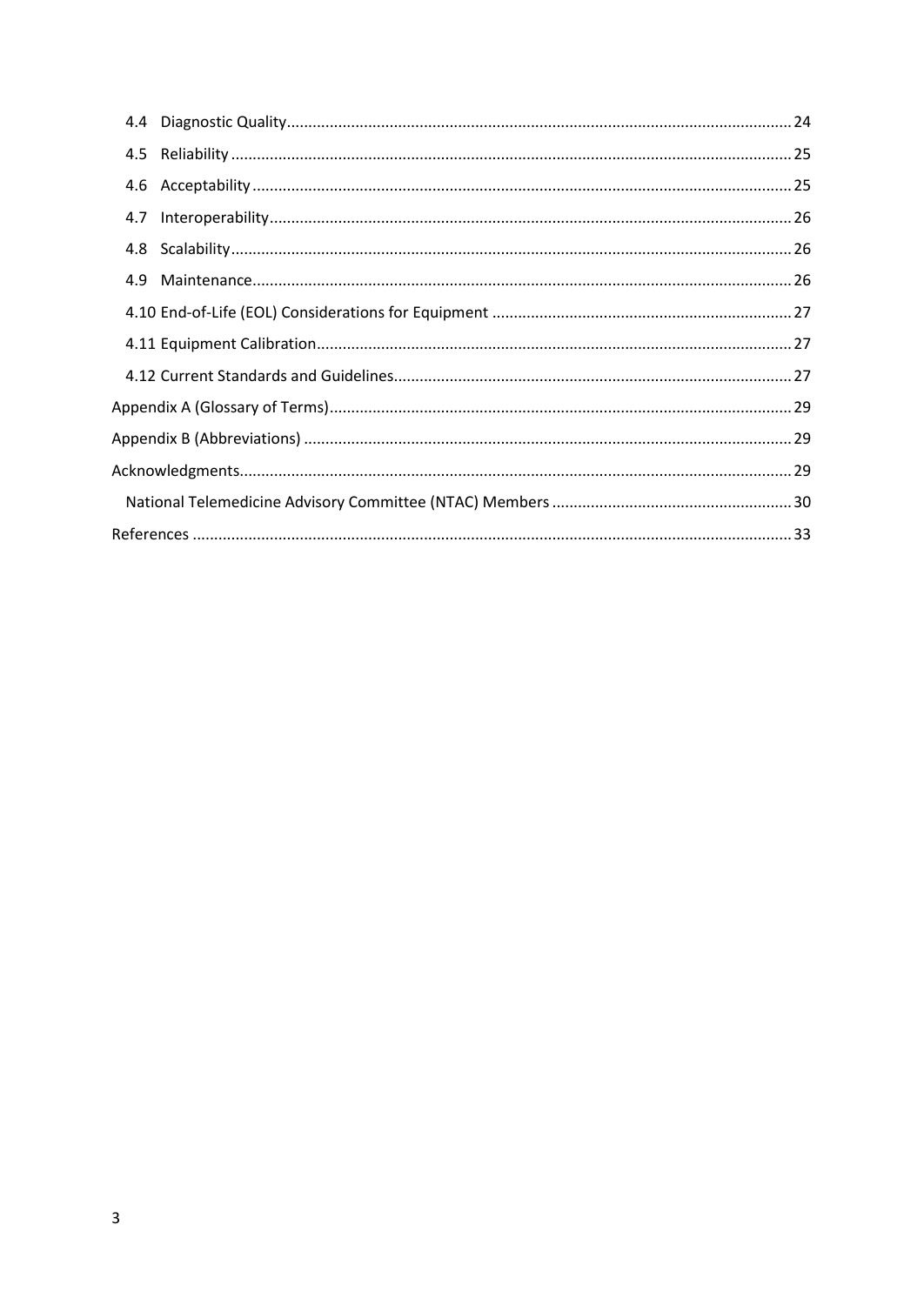## <span id="page-3-0"></span>**Foreword**

The provision of appropriate healthcare is becoming more challenging. A number of factors are contributing to this: changing demographics, increasing demand for healthcare services, changing expectations, relative shortage of healthcare professionals and caregivers, and shortfalls in healthcare facilities.

In the last decade or so technology has made profound and game changing inroads into the healthcare sector. Singapore, therefore, has learned to implement various care models wherein technology is leveraged to overcome some of the challenges being faced. The Telemedicine space is at an incipient stage of development at this point in time, but there is a lot of potential additional value to be derived from this mode of healthcare service delivery.

Telemedicine can certainly help address a number of current gaps in the system such as making healthcare resources (e.g. specialist services) more readily available in a timely manner to those who need it, bridging the constraint of distance and saving time and costs if done right.

This set of guidelines has been formulated to help healthcare providers embrace technology to deliver healthcare services by ensuring patient and provider safety when delivering services via Telemedicine.

I would like to thank all who have helped produce these guidelines and hope practitioners find the National Telemedicine Guidelines useful in their work.

ASSOCIATE PROFESSOR BENJAMIN ONG DIRECTOR OF MEDICAL SERVICES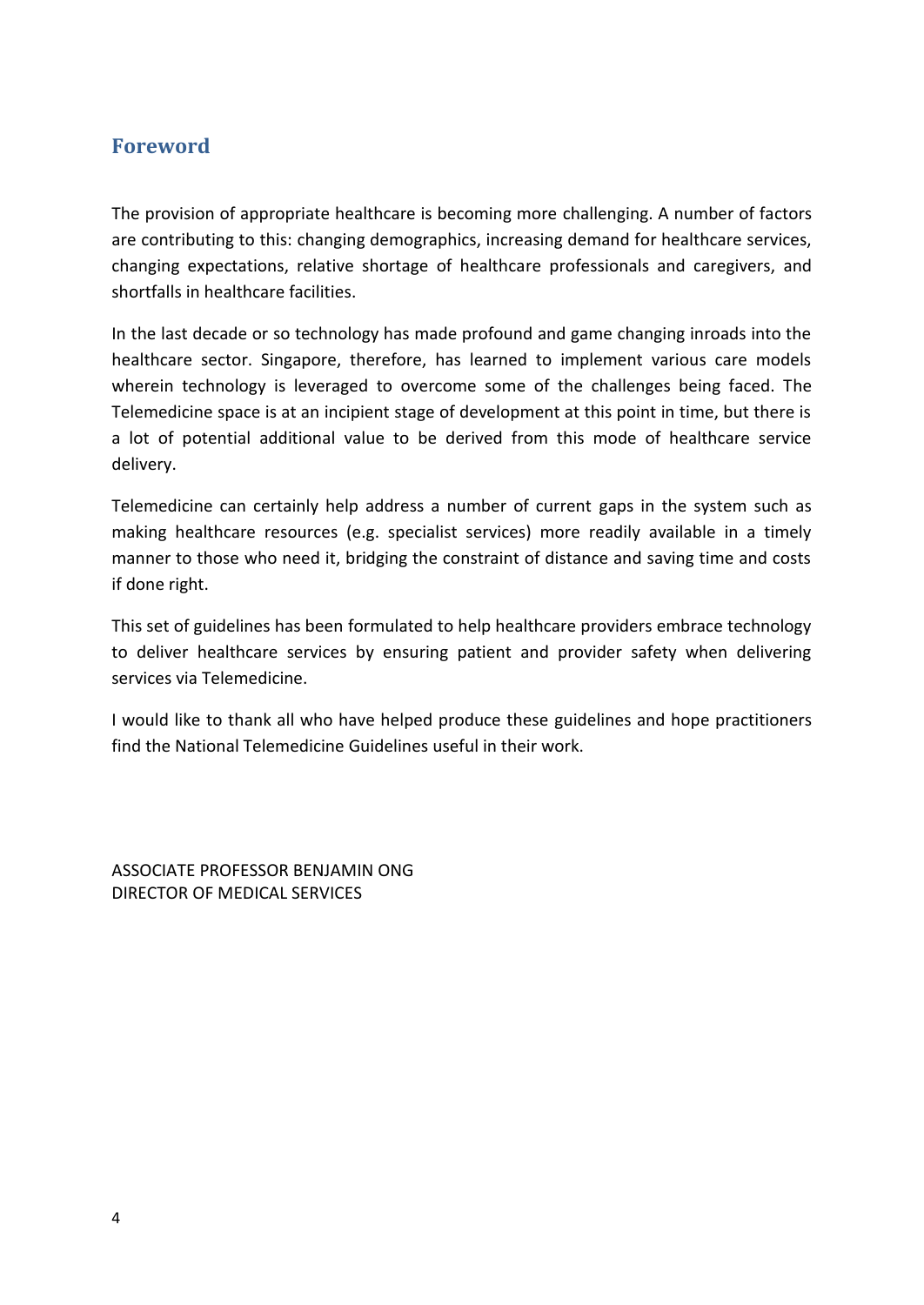## <span id="page-4-0"></span>**Executive Summary**

The National Telemedicine Guidelines (NTG) aim to address the relevant components for the delivery of Telemedicine services by healthcare providers through four domains: "Clinical Standards and Outcomes", "Human Resources", "Organisational", and "Technology and Equipment". The principles outlined in these Guidelines are meant to ensure patient and provider safety and to provide a holistic approach to execute the delivery of Telemedicine services in Singapore. The content within each domain is further divided into sub-sections.

These Guidelines are intended as a body of knowledge with the aim of making it easier for Singapore's healthcare providers, patients, and caregivers to understand and embrace the delivery of healthcare services through Telemedicine, and thus to allay any of their concerns relating to clinical practice, human resources, as well as organizational and technology issues. At this point, the Guidelines are broad and generic since the Telemedicine landscape is still maturing in Singapore. Individual specialities are encouraged to customise the National Telemedicine Guidelines to meet the specific requirements of their respective fields. To be relevant, the National Telemedicine Guidelines will be regularly updated.

In Telemedicine the element of technology in the delivery of healthcare services sometimes may make it difficult to comprehend concepts which are understood in a straight forward manner in the traditional mode of healthcare services delivery. One such concept is the standard of care which is to be understood at a "systems" and at a "transactional" level. At the "systems" level a number of interactions for example in various settings involving a number of healthcare professionals come together to deliver good quality care to an individual. The interactions at the individual level can be considered a transaction and a certain standard of care is to be maintained in all these transactions. Whether or not it is reasonable to deliver a particular healthcare service by Telemedicine is determined by the clinical context, the clinical objectives and the compatibility of technology to meet those clinical objectives.

The National Telemedicine Guidelines are provided as a general guide only and providers will need to take into account their unique circumstances and context in applying the guidelines. Providers remain fully responsible for meeting all legal and ethical requirements and must exercise due diligence when delivering Telemedicine services. It is acknowledged that many healthcare specialties in Singapore may be at early stages in the adoption of Telemedicine (with Telemedicine serving as an adjunct to traditional modes of healthcare delivery) while some speciality areas have reached a level of maturity to enable Telemedicine to substitute for traditional modes of healthcare delivery in specific situations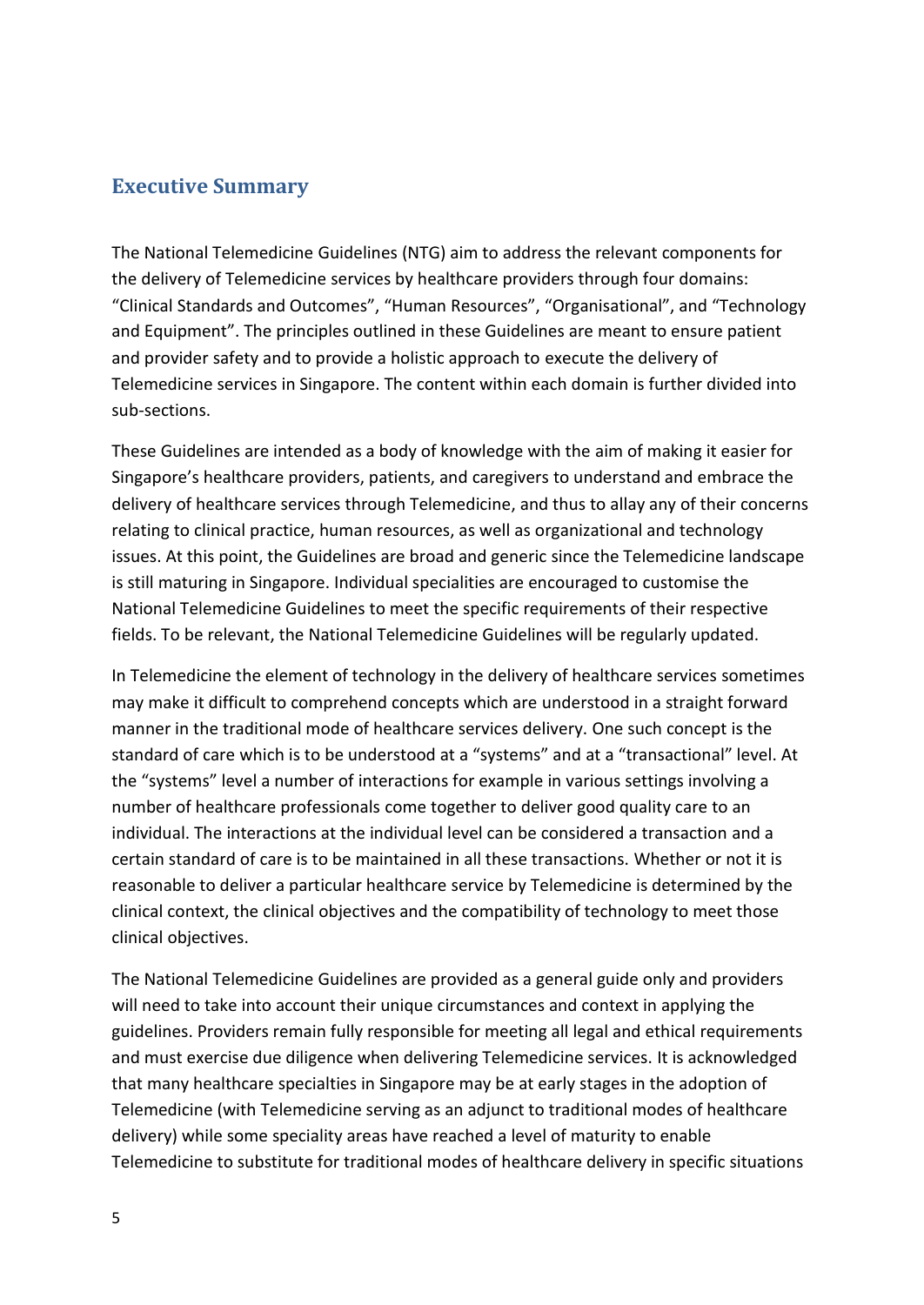(e.g. remote diabetic retinopathy screening). Given this diversity and mindful of ensuring patient safety, the guidelines aim to be generic in nature, and not to unduly constrain the development of Telemedicine in Singapore.

The National Telemedicine Guidelines have been endorsed by the following professional bodies: Agency for Integrated Care (AIC), Academy of Medicine, Singapore (AMS), College of Family Physicians, Singapore (CFPS), Case Management Society of Singapore (CMSS), Health Sciences Authority (HSA), Pharmaceutical Society of Singapore (PSS), Singapore Nurses Association (SNA).

The principles in NTG are meant to aid the healthcare providers in fulfilling the essentials of Telemedicine service delivery. The principles - depending on the level of importance - are listed in the Guidelines through the usage of "must" (mandatory), "should" (strongly encouraged), and "may" (truly optional). The must- do sections of the Guidelines are referenced in the table below for the reader's use.

#### **Clinical Standards and Outcomes**

Duty of Care, *page 11* Standards of Clinical Care*, page 11* Communication with Patients and Caregivers*, page 12* Privacy and Patient Confidentiality*, page 14* Informed Consent*, page 14*

#### **Human Resources**

Licensing & Credentialing / Privileging*, page 17*

#### **Organisational**

Organisational Readiness*, page 19* Organisational Accountability, *page 20*  Ensuring Quality & Safety*, page 21*

#### **Technology and Equipment**

Safety*, page 24* Security*, page 24*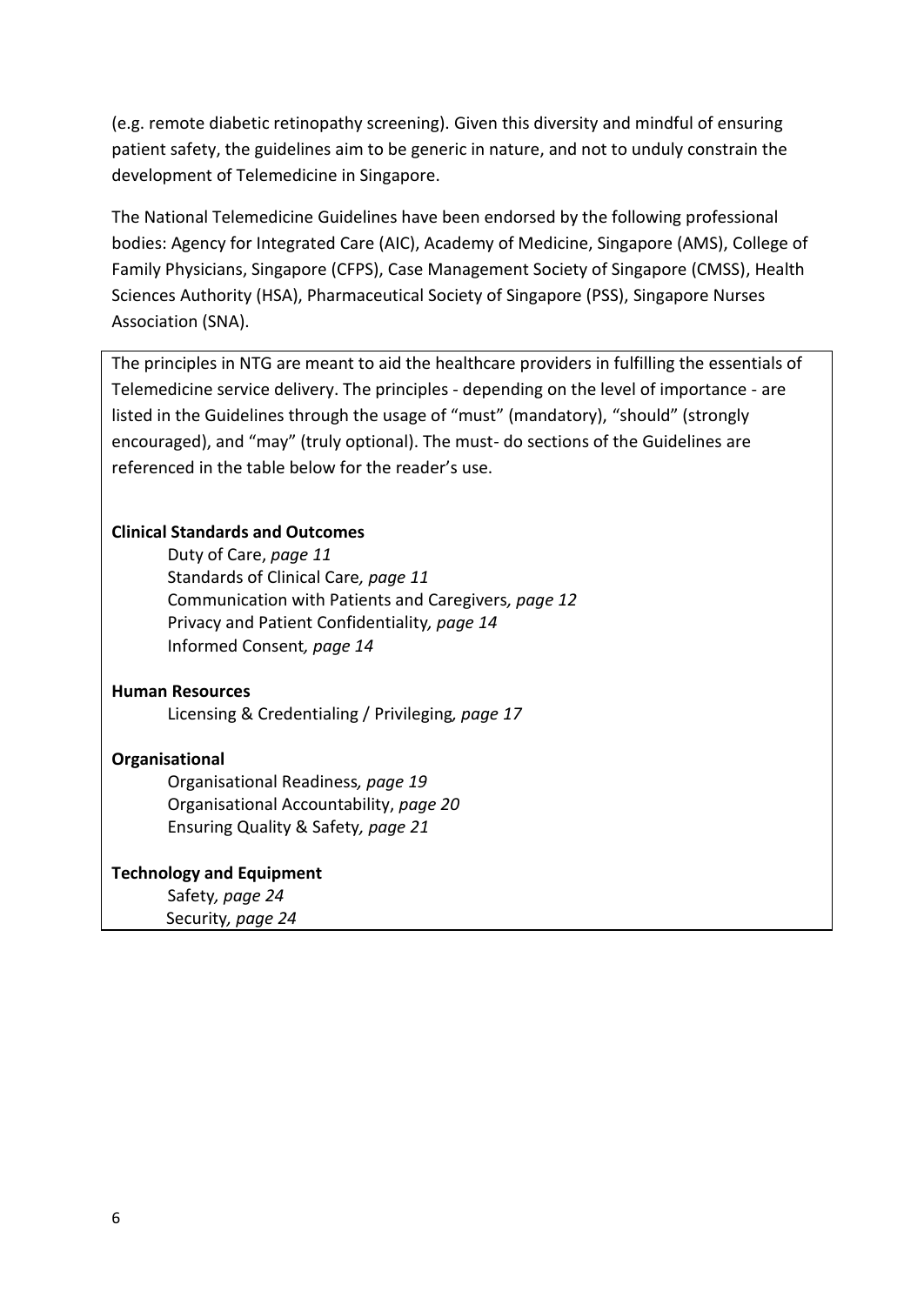## <span id="page-6-0"></span>**Introduction**

With the advancements in the field of technology there is no denying the increasing contribution of Telemedicine in the healthcare sector. Though in terms of geography Singapore is a small city state (710 km<sup>2</sup>), and it may seem that Telemedicine can only be relevant for nations with vast geographical expanses, Telemedicine has a unique (urban Telemedicine) role to play in Singapore.

Singapore is facing challenges similar to those in other developed nations - meeting the healthcare demands of an ageing population, accommodating the increasing burden of noncommunicable diseases etc. Shortages of healthcare professionals, specialist, and caregivers, and providing better care for the elderly or individuals with mobility issues are some areas where Telemedicine can fill gaps - providing access where there was none previously or increasing the overall level of care.

In 2011 an informal survey was conducted to understand the Telemedicine landscape of Singapore. The survey revealed that a number of Telemedicine projects were ongoing in the country and that there was a need for leadership and direction in the form of guidelines.

## <span id="page-6-1"></span>**Objective of NTG**

At a broad level the objective of the NTG is to encourage and moreover support the uptake of Telemedicine at the national level.

## <span id="page-6-2"></span>**Target group**

The target group of the NTG are the healthcare providers (healthcare professionals and organisations), patients, and caregivers.

## <span id="page-6-3"></span>**Development of the National Telemedicine Guidelines**

The lack of guidance and the value proposition of Telemedicine for Singapore prompted development of these Guidelines.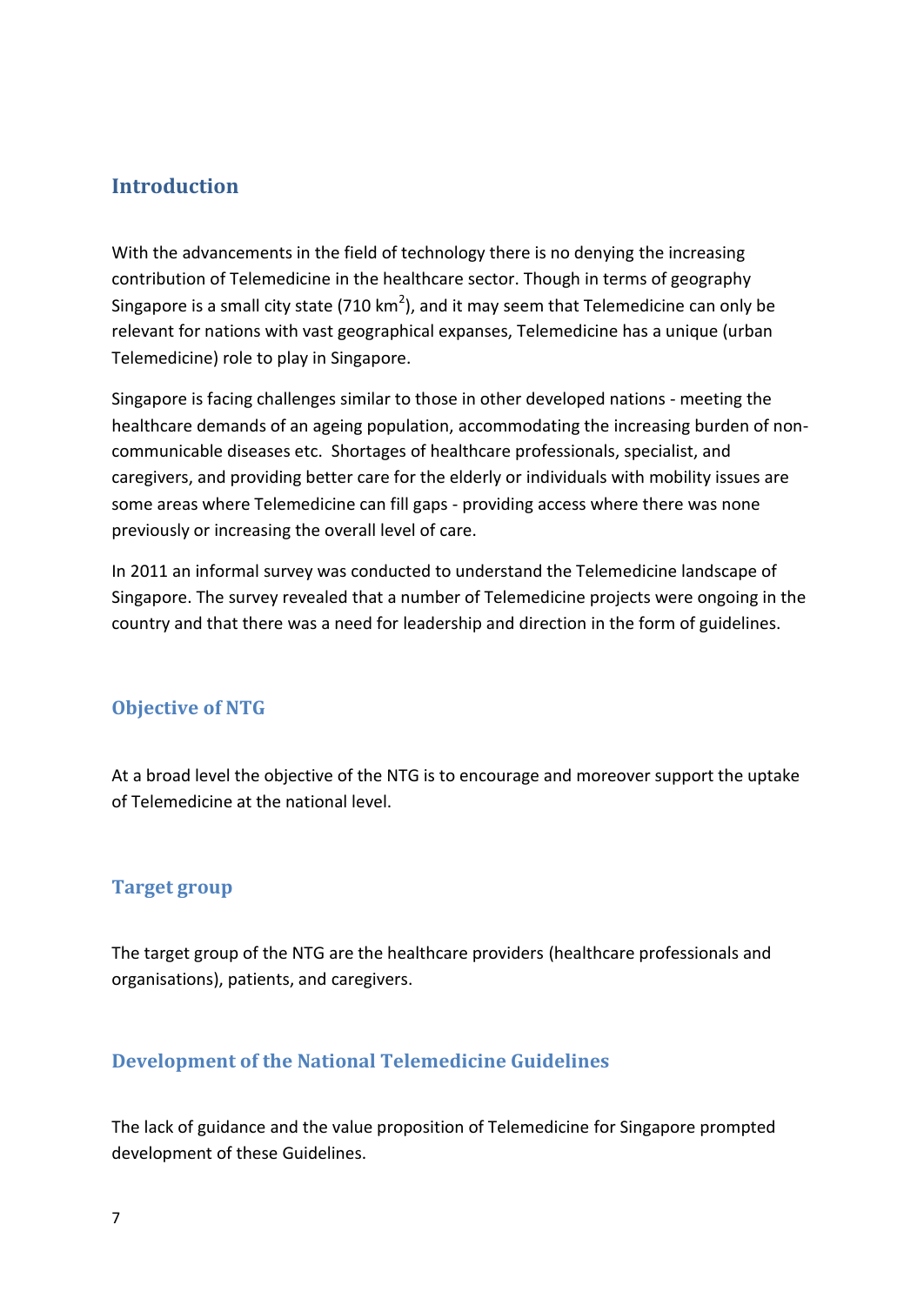The NTG have been developed over the course of a year with the guidance of the National Telemedicine Advisory Committee (NTAC). NTAC comprised leading Telemedicine practitioners of Singapore spanning almost all health sectors, disciplines and care settings. The Committee also had representation from professional bodies like Academy of Medicine, Singapore (AMS), College of Family Physicians, Singapore (CFPS), Pharmaceutical Society of Singapore (PSS), Case Management Society of Singapore (CMSS), and Office of the Chief Nursing Officer (CNO).

NTAC met on a regular basis to work on develop the guidelines using literature and lessons from international precedents (Australia, Canada, Japan, and U.S.). Feedback of the final draft of the NTG was obtained through an extensive consultation of relevant stakeholders.

In the development of these Guidelines the research comprised literature review and learning from international precedents (Australia, Canada, Japan, and U.S.).

To ensure relevance and fit, NTG will have to be reviewed regularly. This First Edition of the NTG is intended as a key step in establishing the initial strategic direction for Telemedicine in Singapore. Subsequent editions of the NTG would be more comprehensive, offering more extensive guidance to Singapore's healthcare providers.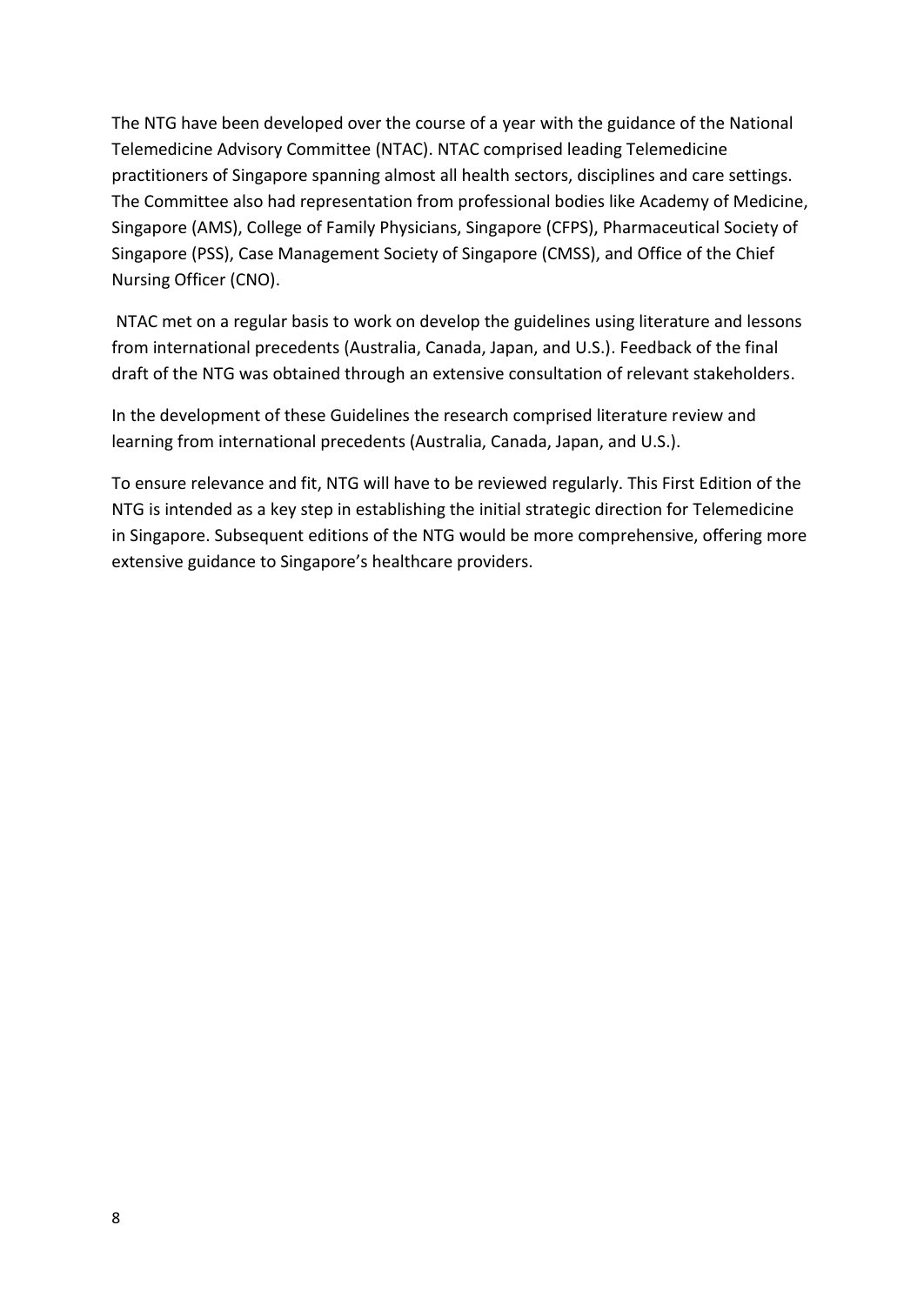# <span id="page-8-0"></span>**Definitions, Scope and Interpretation of the Guidelines**

As the National Telemedicine Guidelines provides guidance on best practices in Telemedicine interactions, it is necessary to define Telemedicine. "Telemedicine" (which term is used interchangeably with "Telehealth" in these Guidelines) refers to the systematic provision of healthcare services over physically separate environments via Information and Communications Technology (ICT) and distinguishes between four main dimensions/domains of Telemedicine as follows:

- (a) Tele-collaboration, which refers to interactions between (facility-based or mobile) onsite and remote healthcare professionals for clinical purposes e.g. referral, codiagnosis, supervision or case review. The distinguishing feature is that healthcare professionals are involved at both ends of the interaction and a patient may or may not be involved in the same Telemedicine interaction e.g. radiologist-clinician as well as consultant-junior-with patient situations. Tele-collaboration is used in many forms of remote specialty consultations e.g. Tele-radiology and Tele-pathology in current practice.
- (b) Tele-treatment, which refers to interactions between remote healthcare professionals and patients/caregivers for the purposes of direct clinical care e.g. triage, history, examination, diagnosis and treatment including robotic surgery from a remote location. The distinguishing feature is that a patient or caregiver is involved directly at one end of the interaction and this creates (or presupposes the existence of) a professional-patient relationship. Tele-treatment is used in the remote delivery of primary care and many forms of specialty care e.g. Tele-geriatrics, Tele-psychiatry, Tele-neurology and also Tele-dermatology.
- (c) Tele-monitoring, which refers to biomedical and other forms of data collection directly from patients (or through caregivers) by remote systems, which are used by healthcare professionals for clinical purposes such as vital signs monitoring and home nursing. Tele-monitoring is used in remote chronic disease management e.g. management of hypertension (blood pressure), diabetes (blood glucose) and coronary heart disease (weight, ECG). The distinguishing feature is that a healthcare professional or organisation is engaged at one end i.e. excludes self-monitoring where the patient or the caregiver collects health data but does not have a healthcare provider involved at the other end as part of an organized arrangement. Another feature of Tele-monitoring is that it need not create (or presuppose the existence of) a professional-patient relationship even though the healthcare organisation as a whole might owe a duty of care to the patient.
- (d) Tele-support, which refers to the use of online services for non-clinical (i.e. educational and administrative) purposes to support the patient, and caregiver.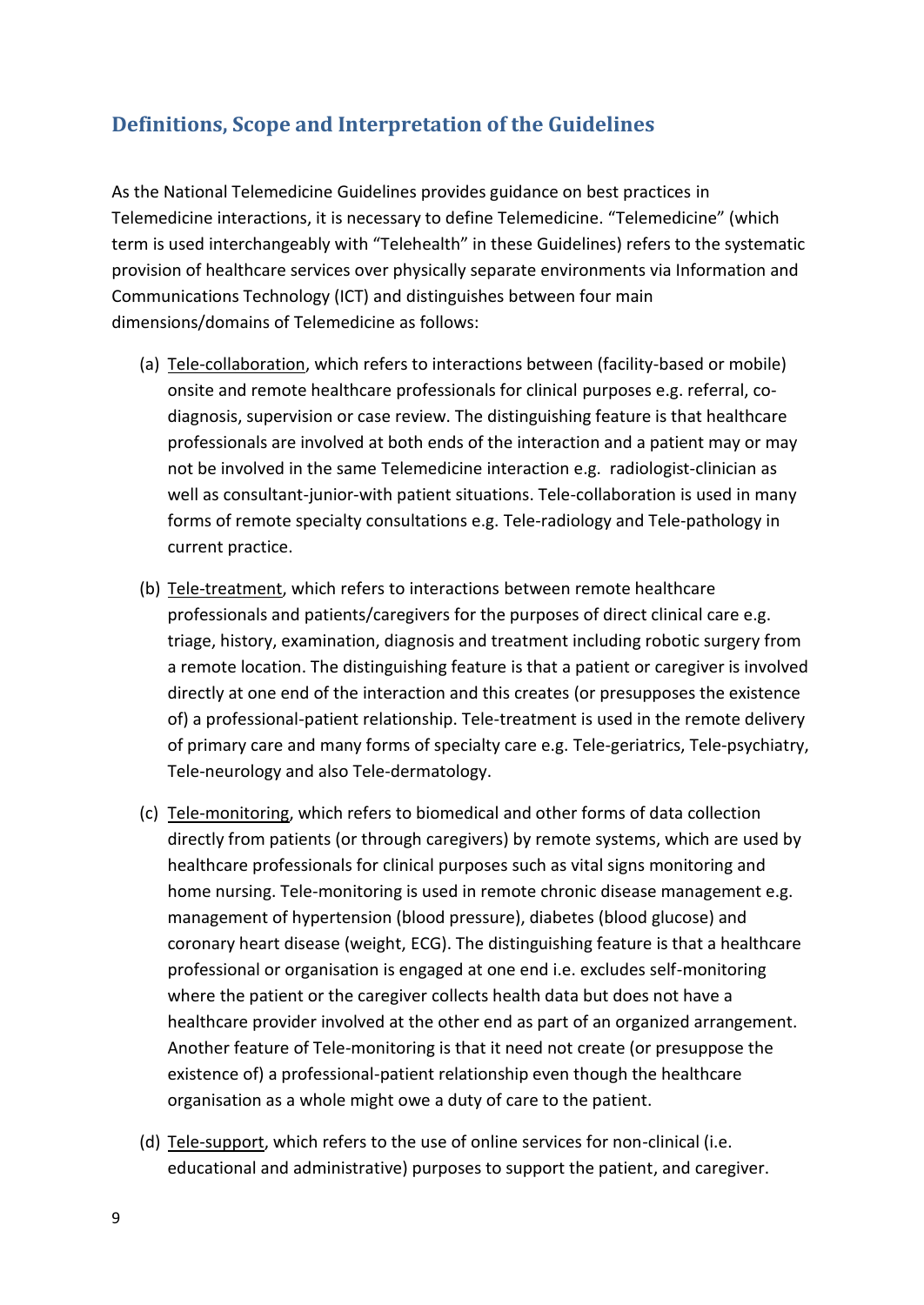Examples include health education, care administration and the use of treatment prompts in chronic disease management. Tele-support is generally not addressed in these guidelines which focuses on the key activities that are (or ought to be) regulated for patient safety reasons i.e. that fall within scope of the first three domains.

Given the diversity of Telemedicine settings, it is important to distinguish between the various domains as different considerations may apply to each. For example, Teletreatment, involving a patient at one end, raises considerations that may not arise in an interaction involving healthcare professionals only i.e. Tele-collaboration. Another example is how certain forms of Tele-monitoring (e.g. 24 hour real-time surveillance) may not have a direct analogue in the traditional mode of health care delivery (i.e. face-to-face consultation) which creates uncertainty regarding the applicable standard of care. Exchanging information for clinical purposes between providers and patients/caregivers over the telephone, through text messaging (SMS) or other similar application (e.g. iMessage, WhatsApp) also falls within the scope and definition of Telemedicine. However, any guidelines stated herein are intended to apply to Telemedicine generally unless otherwise specified (i.e. explicitly restricted to a particular domain or domains of Telemedicine).

Another important distinction drawn in the guidelines is that between "healthcare organisations" and "healthcare professionals" involved in the provision of Telemedicine. Certain obligations in the guidelines only apply to individual healthcare professionals *as* healthcare professionals while other obligations accrue only to the broader healthcare organisation that delivers the overall "system" or "infrastructure" of care for the patient. For example, healthcare organisations may have specialized non-healthcare staff (e.g. IT staff) who assume responsibility for certain aspects of a Telemedicine service (e.g. maintenance of equipment) which nevertheless plays a critical role in the delivery of highquality healthcare. Hence, **the guidelines explicitly differentiate between the responsibilities of "healthcare organisations" and "healthcare professionals", and refers to "healthcare providers" when a particular guideline applies to both groups**.

Finally, there is a very diverse spectrum of healthcare organisations, from giant healthcare conglomerates with multi-national operations, to large hospitals with thousands or hundreds of staff to solo General Practitioners operating out of private medical clinics. While the National Telemedicine Guidelines aims to be comprehensive in scope and is open to adoption by all healthcare organisations regardless of size, there can be no "one-size-fitsall" approach. Hence, healthcare organisations are encouraged to tailor the application of the Guidelines to their individual circumstances in line with the spirit of what it seeks to achieve.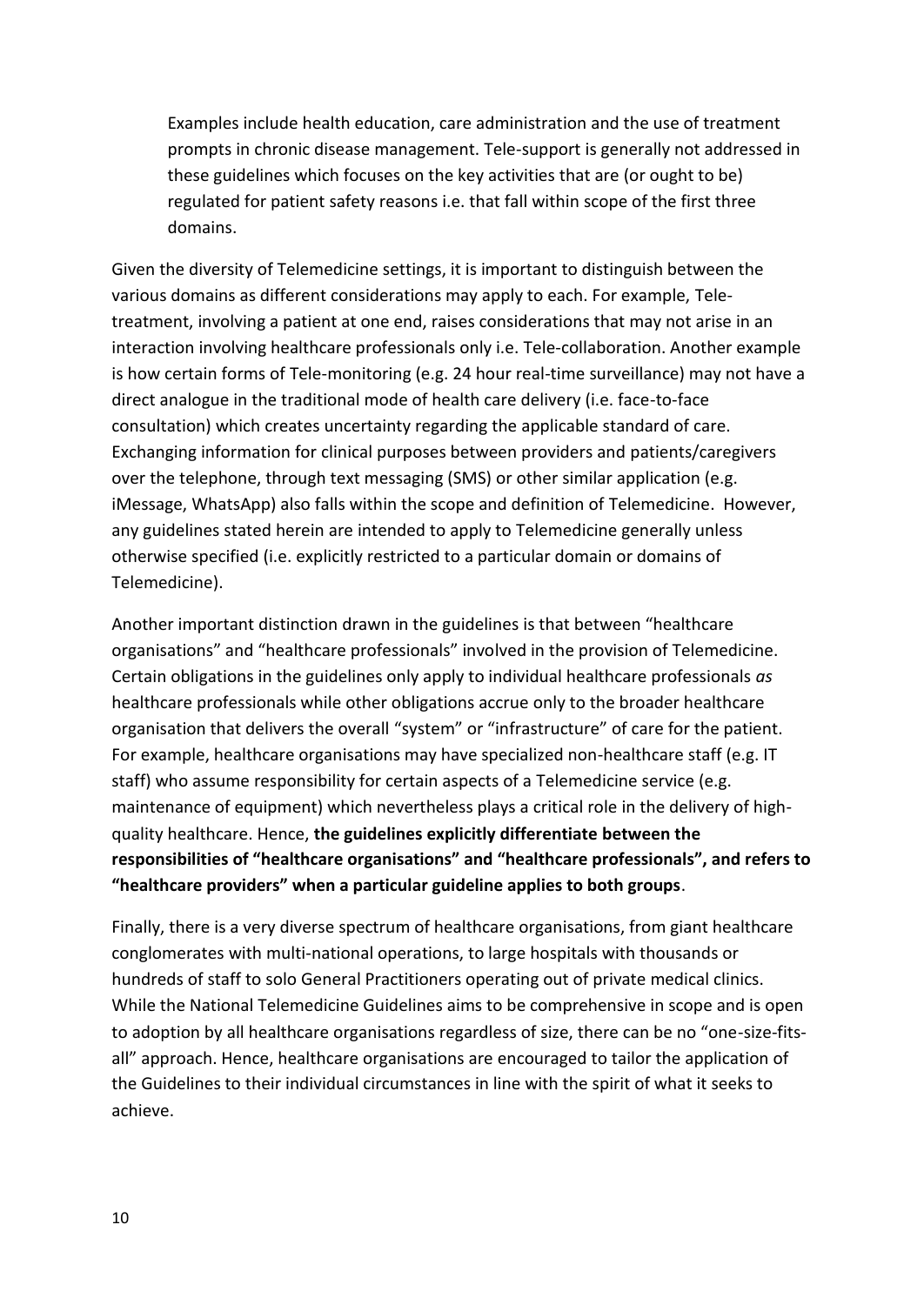# <span id="page-10-1"></span><span id="page-10-0"></span>**1. Clinical Standards and Outcomes**

## **1.1 Duty of Care**

Due to the nature of a Telemedicine encounter (e.g. care of a patient often involving a team of healthcare professionals, care not delivered in a traditional care setting, technology limitations), there is an emerging necessity to be clear when a "duty of care" has been established and to ensure accountability for the care of the patient at all stages. The following are some points to be kept in mind:

- a) The "duty of care" must be established in all Telemedicine encounters to clarify any and all ongoing responsibility(s) for the patient/caregiver as well as the roles and responsibility of other health care professionals involved.
- b) Healthcare professionals should collaborate with each other to clearly define their roles and responsibilities (e.g. who would deliver which aspect of care, ranging from the responsibility of ordering tests, to follow-ups, to keeping a record of the notes, etc).
- c) The patient and caregiver should be given clear and explicit direction at the Telemedicine encounter as to who has ongoing responsibility for any required follow-up and ongoing health care.

# **1.2 Standards of Clinical Care**

<span id="page-10-2"></span>The lack of face-to-face contact raises the important question of whether Telemedicine allows health care providers to reasonably meet the standard of care where a direct analogue to the traditional mode of health care delivery may not exist. The following are some principles for Healthcare providers to adhere to, to ensure that the standard of care is maintained in Telemedicine:

- a) Any Telemedicine service must be provided as part of a structured and well organized system and the overall standard of care delivered by the system must not be any less compared to a service not involving Telemedicine.
	- i. Where a face-to-face consult is not reasonably practical, it is permitted to deliver care exclusively via Telemedicine as this is better than not having any access to care at all.
	- ii. Where face-to-face consultations are reasonably practical, the delivery of care via Telemedicine must not compromise the overall quality of care provided as compared with non-Telemedicine care delivery.
- b) Prior to commencing Telemedicine services to a patient, the healthcare provider must be satisfied that the patient is suitable for a Telemedicine interaction and that the standard of care delivered via Telemedicine is reasonable considering the specific context.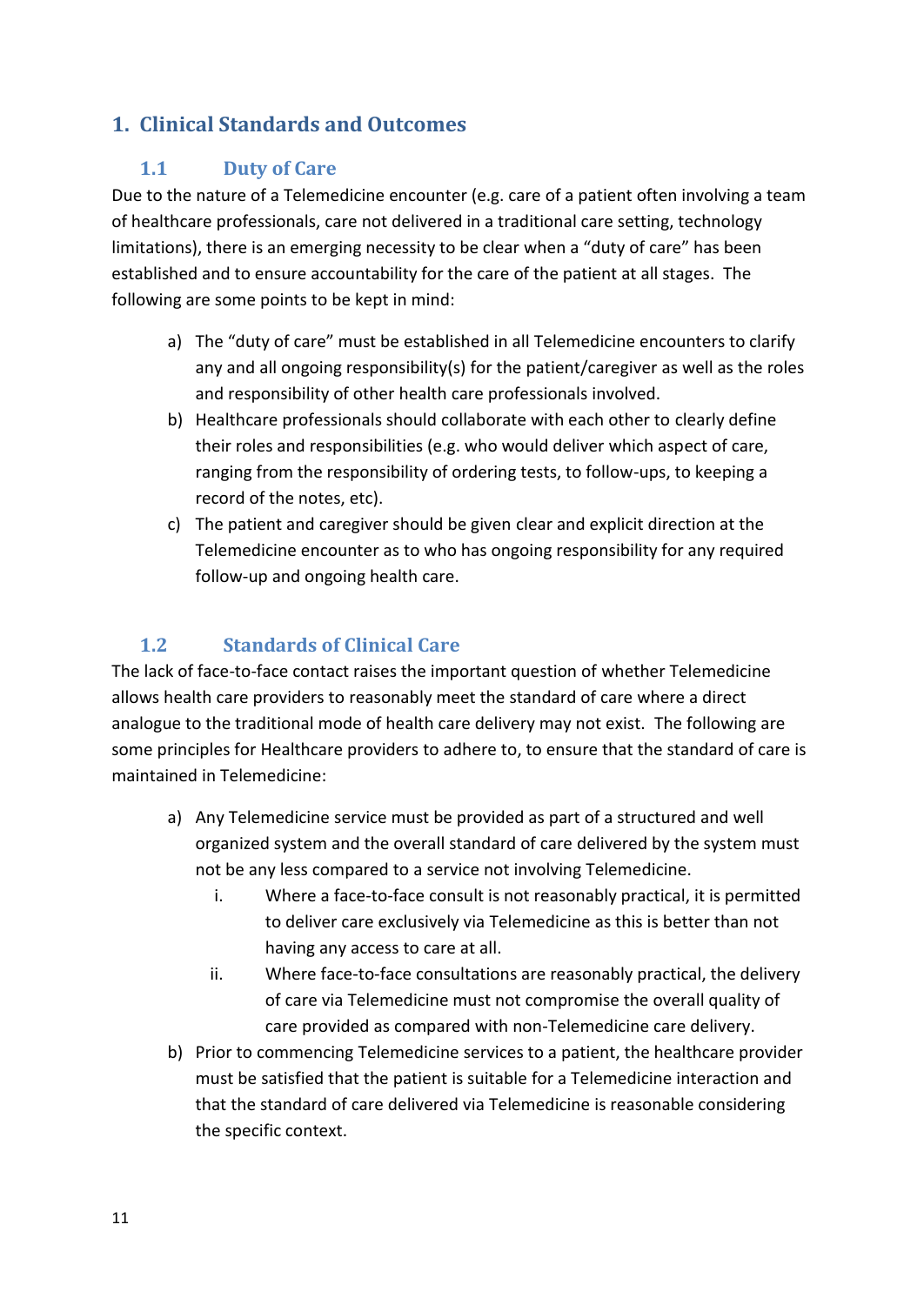- i. A face-to-face evaluation/consultation where reasonably practical must be done before or very soon after commencement of Telemedicine services. For the avoidance of doubt, this requirement does not apply where the Telemedicine service does not involve any Tele-treatment e.g. Tele-radiology.
- ii. The reasonableness of delivering care via Telemedicine is determined by the clinical context, the clinical objectives and the compatibility of technology to meet those objectives.
- iii. Other considerations include the literacy level of the patient, the level of training of the healthcare professional, and the availability of satisfactory alternatives
- iv. The adequacy of the Telemedicine interaction to meet the desired standard of care should be discussed with the patient and caregiver. The patient and caregiver should be informed of other suitable alternatives that are available.
- c) The standard of care must be upheld by all healthcare professions involved in the Telemedicine interaction. Telemedicine opens up numerous options for referral and coordinated care. Proper referral and other necessary protocols should be put in place to avoid fragmentation of care, and all parties involved should be aware as to who is responsible for each aspect of care.
- d) The healthcare profession should follow existing Clinical Practice Guidelines (CPGs) where they provide for the delivery of care by Telemedicine. These CPGs may need to be modified to address the specific context of Telemedicine. It is recommended that any and all such modifications to the CPGs are approved by the governing bodies of the specific healthcare disciplines.
- e) To deliver quality care and meet the requisite standard of care in Telemedicine, a range of issues need to be addressed by healthcare organisations. These issues include informed consent, privacy/confidentiality, documentation, and protocols, each of which will be discussed in subsequent sections.
- f) As far as reasonably possible, the technology component of Telemedicine should be incorporated in the normal workflow of clinical processes by the healthcare organisation so that the quality of care as delivered by Telemedicine is integrated within the organisation's governance and oversight of its other clinical processes.

# **1.3 Communication with Patients and Caregivers**

<span id="page-11-0"></span>A Telemedicine interaction is different from the traditional gold standard of a face-to-face encounter. It is a tool to surmount barriers, primarily accessibility, to healthcare. Given the limitations of some Telemedicine applications, it may not be equivalent to a face-to-face consultation; its use will depend on the factors of clinical context and clinical goals, and whether the Telemedicine technology applied is reasonably appropriate and compatible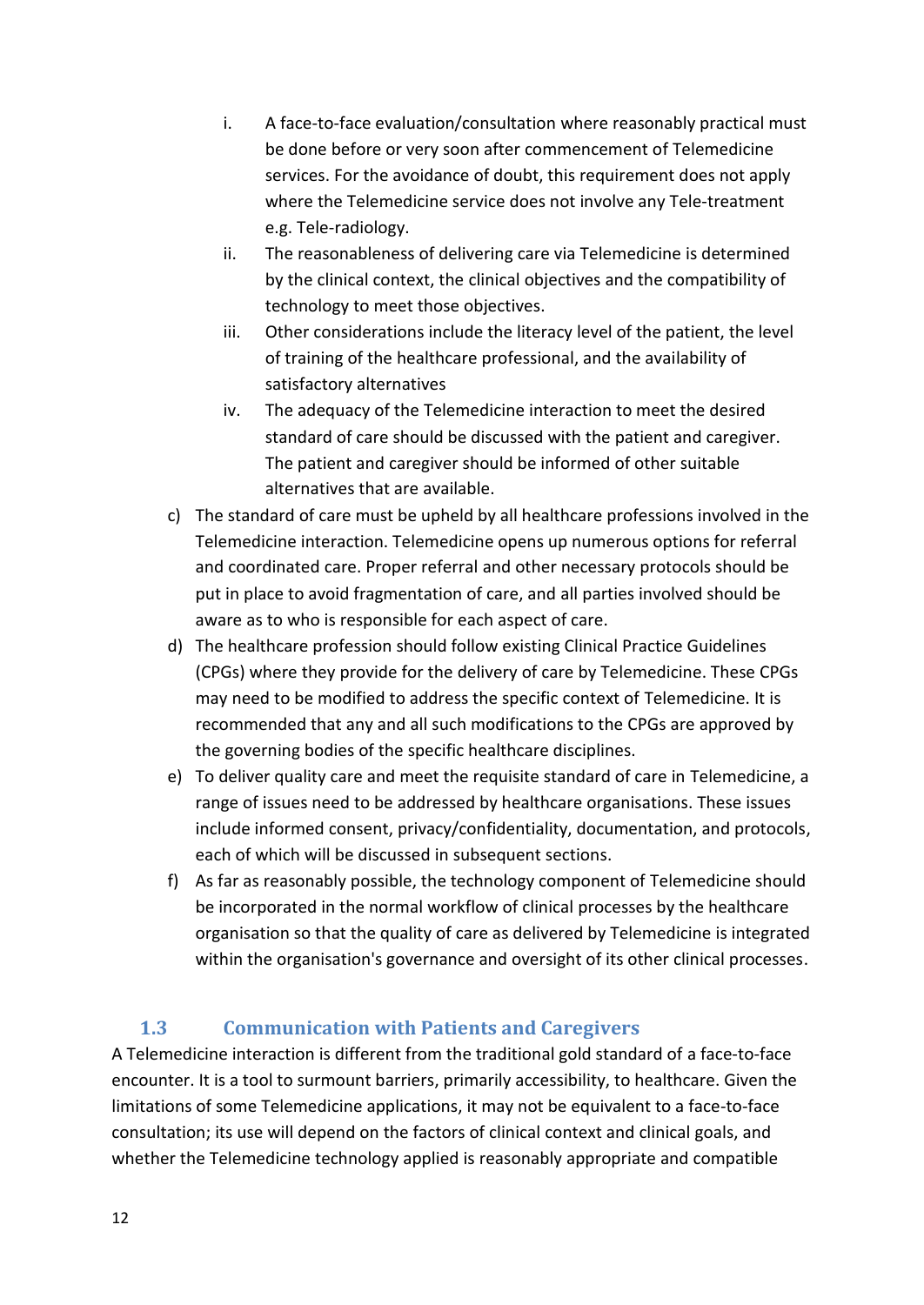with these two factors. Thus, communication with patients and caregivers should be modified accordingly to suit this healthcare delivery mode. The following principles will aid in ensuring suitability:

- a) Healthcare professionals should be trained in the use of the technology and equipment, and of appropriate behaviours and communication skills required in a Telemedicine interaction.
	- i. If technical and environmental limitations affect the quality of a Telemedicine consultation such that minimum standards cannot be met, the consultation must be terminated and alternative technologies or rescheduling/postponement of the consultation must be considered.
	- ii. Training will ensure that the healthcare professional is able to provide the required attention to the patient while operating technology/equipment, and is familiar with all the necessary protocols to deliver good quality care via Telemedicine.
	- iii. In the context of a consultation involving Telemedicine, some of the necessary skills include taking into account any delay in audio or video, giving sufficient time for the patient to respond, adequate lighting, camera angles and resolution to achieve the clarity of images needed for the specific Telemedicine application etc.
	- iv. The healthcare professional should also be familiar with any limitations of the technology used, and alternatives available that would complement or better deliver care (e.g. face-to-face consultations).
	- v. Healthcare organisations should have special training programs in place to educate the staff involved with Telemedicine about proper protocols, technology, equipment, behaviour, and communication.
- b) The healthcare provider should discern whether a patient is a suitable candidate for a Telemedicine interaction.
- c) The healthcare provider should familiarise patients and caregivers with the Telemedicine communication protocols before engaging them in the Telemedicine interaction. Patients and caregivers should have access to information in an easy-to-understand manner (written or verbal communication, audio-visual aids, etc)
- d) Depending on the requirements of the clinical discipline and other factors (e.g. specific clinical application of a technology), communication protocols should be adapted to meet these requirements.
- e) Healthcare organisations should provide avenues for feedback from patients, caregivers, and healthcare professionals to regularly refine and improve the quality of the Telemedicine encounter.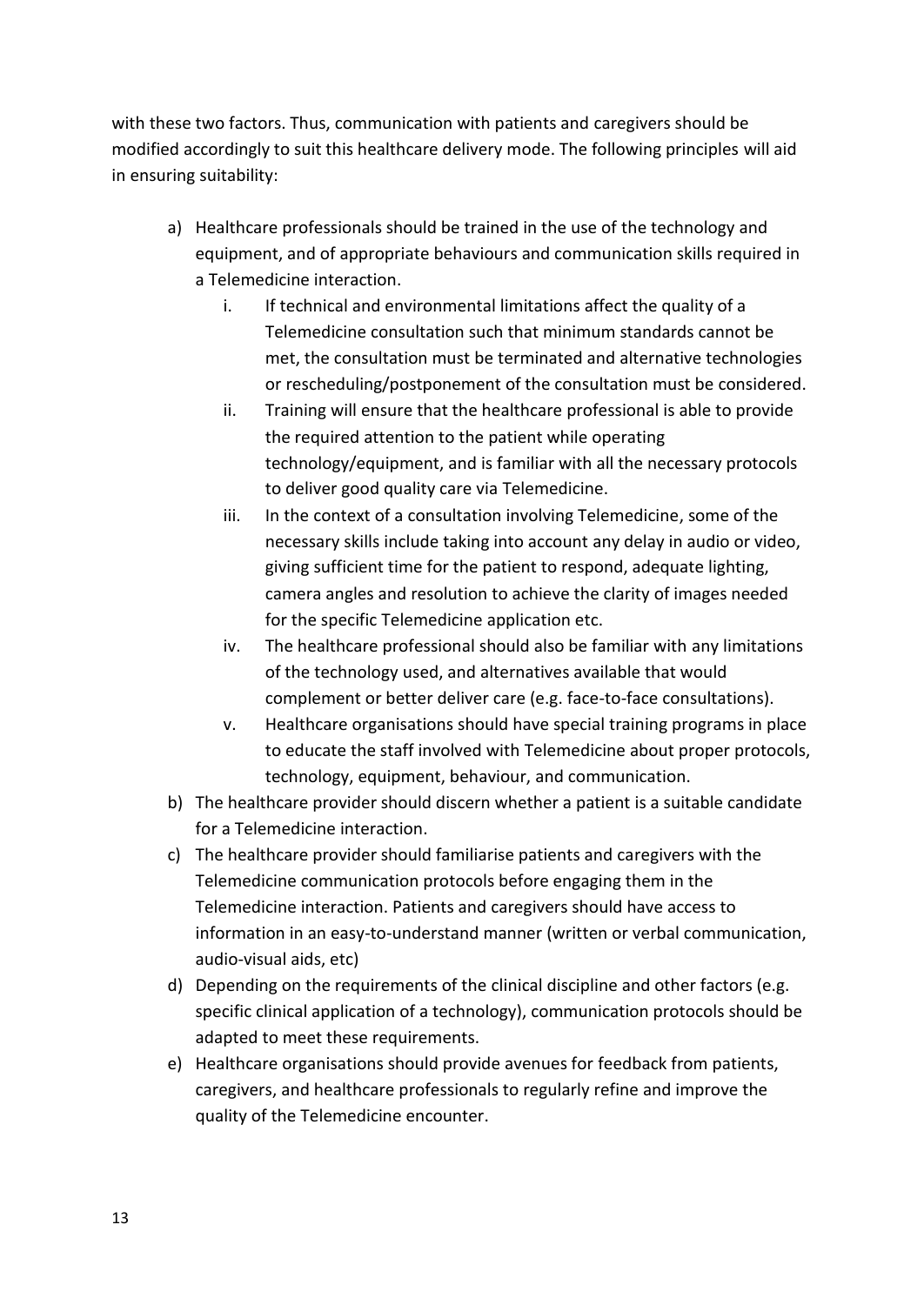## <span id="page-13-0"></span>**1.4 Clinical Outcomes**

As with any other care processes, organisations providing Telemedicine services should monitor and improve the quality of their services to achieve the best possible outcomes. It is recommended that healthcare providers have in place a quality-based, systematic method of tracking the clinical outcomes of the various Telemedicine services. In this regard, Healthcare providers should define the process and outcomes data to be collected, evaluated and tracked for the various Telemedicine services.

## <span id="page-13-1"></span>**1.5 Privacy and Patient Confidentiality**

The use of technology in Telemedicine poses many new challenges which have not been faced with traditional face-to-face consultation. Confidentiality of patient information has surfaced as one of the key concerns which needs to be addressed. Healthcare organisations must ensure that patient information and records are protected by having a confidentiality policy in place. Healthcare providers must comply with the applicable existing legislation and regulations to ensure that the patient's healthcare information is protected. For example, the Personal Data Protection Act (PDPA), the SMC Ethical Code and Ethical Guidelines (ECEG).

## <span id="page-13-2"></span>**1.6 Informed Consent**

The patient must be given the freedom to make informed decisions. Hence it is essential that the patient, as in a traditional face-to-face consultation, be given all the necessary details regarding his/her care and that informed consent is obtained in accordance with applicable laws and regulations. The following principles are to be considered:

- a) Healthcare providers should obtain informed consent (which may be implied or expressed) before starting any service or intervention following principles and processes similar to standard practice for the particular healthcare service.
- b) Explicit consent should be obtained from the patient for medical acts that would normally require explicit consent in the traditional health care setting (e.g. video or audio recording of the sessions, use of data for research or educational purposes).
- c) Healthcare providers should share relevant information with the patient and caregiver, as appropriate, before the beginning of any Telemedicine interaction. This information includes informing the patient of the objective of the Telemedicine interaction, the role and responsibility of the provider and the patient during the Telemedicine interaction, other people participating in the interaction, care documentation requirements, risks and benefits, and that he/she has the choice to decline to participate in the Telemedicine interaction.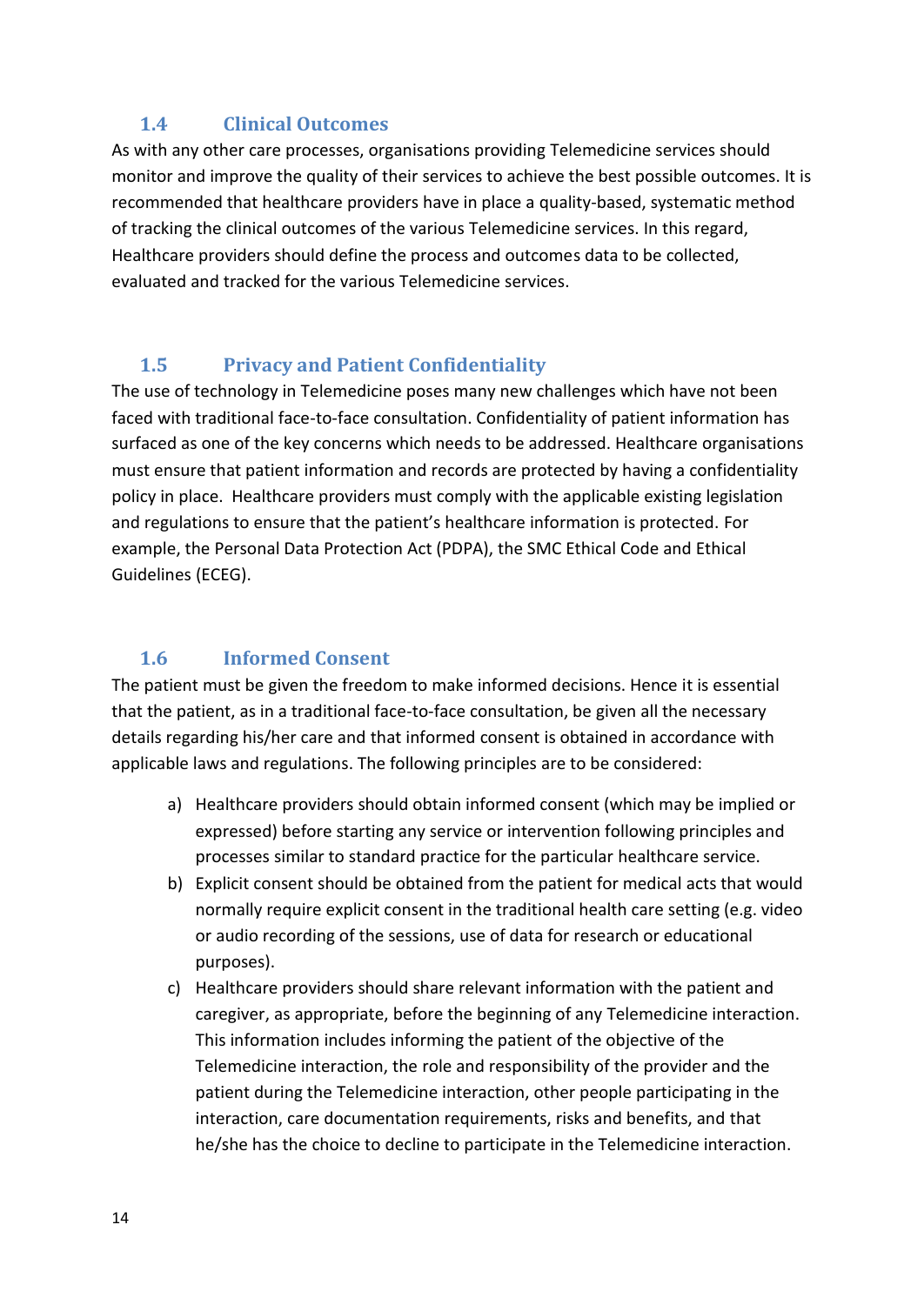- d) Patients and caregivers should be informed of any cost of using Telemedicine in their care, including charges of the specific services (e.g. whether reimbursable through Medisave compared to other claimable alternative modes of care delivery)
- e) As far as possible, the consent process should be integrated with the existing routine care processes.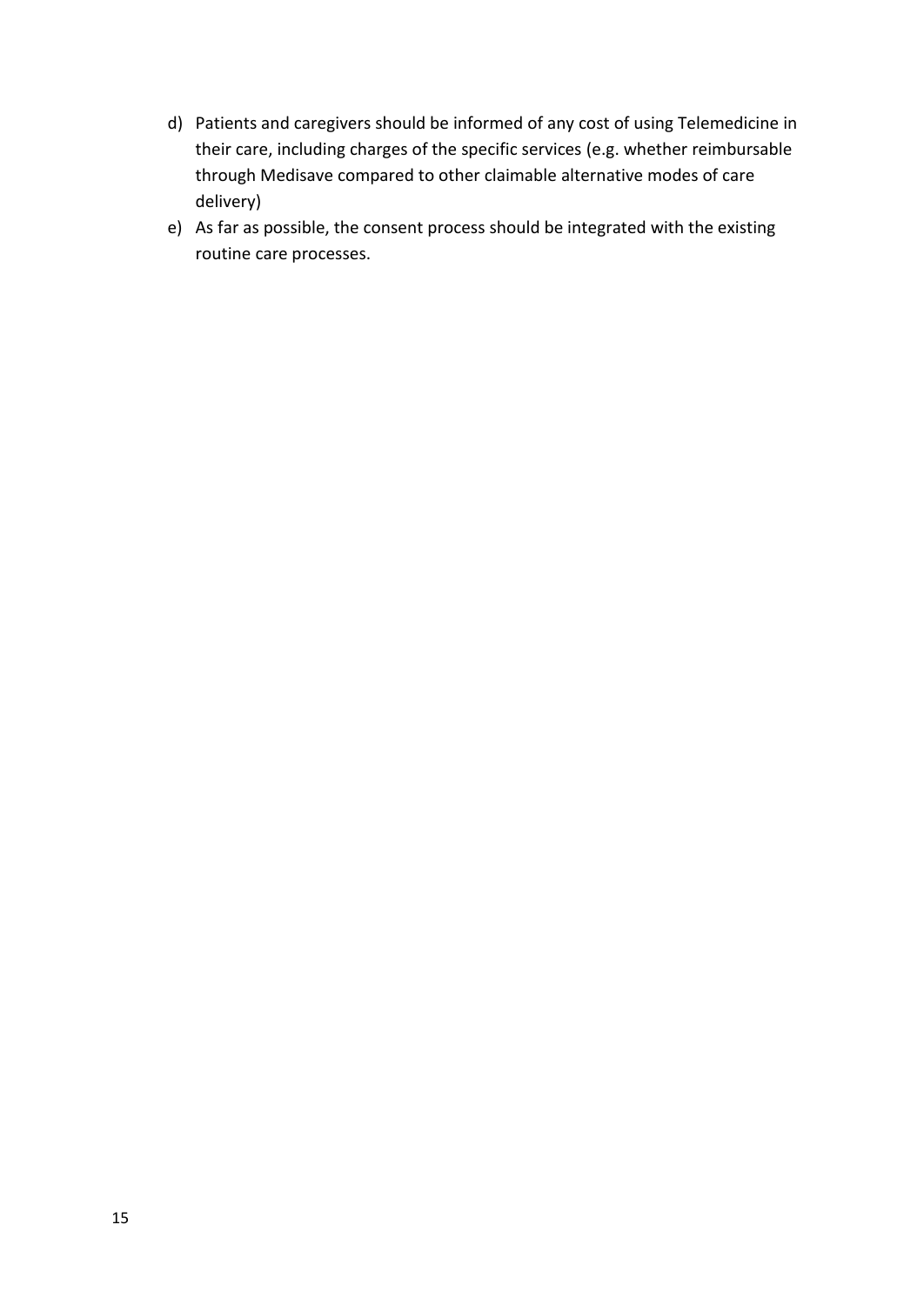# <span id="page-15-1"></span><span id="page-15-0"></span>**2. Human Resources**

## **2. 1 Human Resource Plans and Policies**

Human resource plans and policies should fully take into account any unique human resource and operational requirements involved in delivering Telemedicine (e.g. 24 hour operations). Below are some principles that are to be considered:

- a) Consideration of human resource requirements and development of human resource plans and policies should be part of the development and ongoing management of Telemedicine programmes.
	- i. Healthcare organisations providing Telemedicine services should ensure the right supply and mix of appropriately-trained staff, based on the needs of the programme.
	- ii. Human resource plans and policies related to Telemedicine should be reviewed regularly due to the evolving nature of the field.
- b) Telemedicine-specific policies should be integrated into existing human resources policies and new policies for Telemedicine should be created only when necessary.
	- i. Organisations should identify and update existing human resource policies requiring revision to accommodate Telemedicine issues related to patient safety and quality of health care delivery etc.
	- ii. For example where Telemedicine operations are conducted around the clock, relevant guidelines such as the Employment Act guidelines on working hours should be adhered to.

# **2. 2 Roles and Responsibilities**

<span id="page-15-2"></span>The delivery of Telemedicine services may require the creation of new roles and responsibilities or modifications to the existing roles and responsibilities of the healthcare team delivering healthcare services to patients. To take advantage of integration/coordination opportunities as well as to avoid unnecessary duplication of services without sustaining if not improving the quality of service to patients, the following principles should be kept in mind:

- a) Telemedicine programs, like any other health service delivery program, should have position descriptions that clearly articulate the roles and responsibilities of the staff engaged in Telemedicine activities.
	- i. Position descriptions of personnel engaged in Telemedicine activities should be reviewed regularly because of the evolving nature of the field.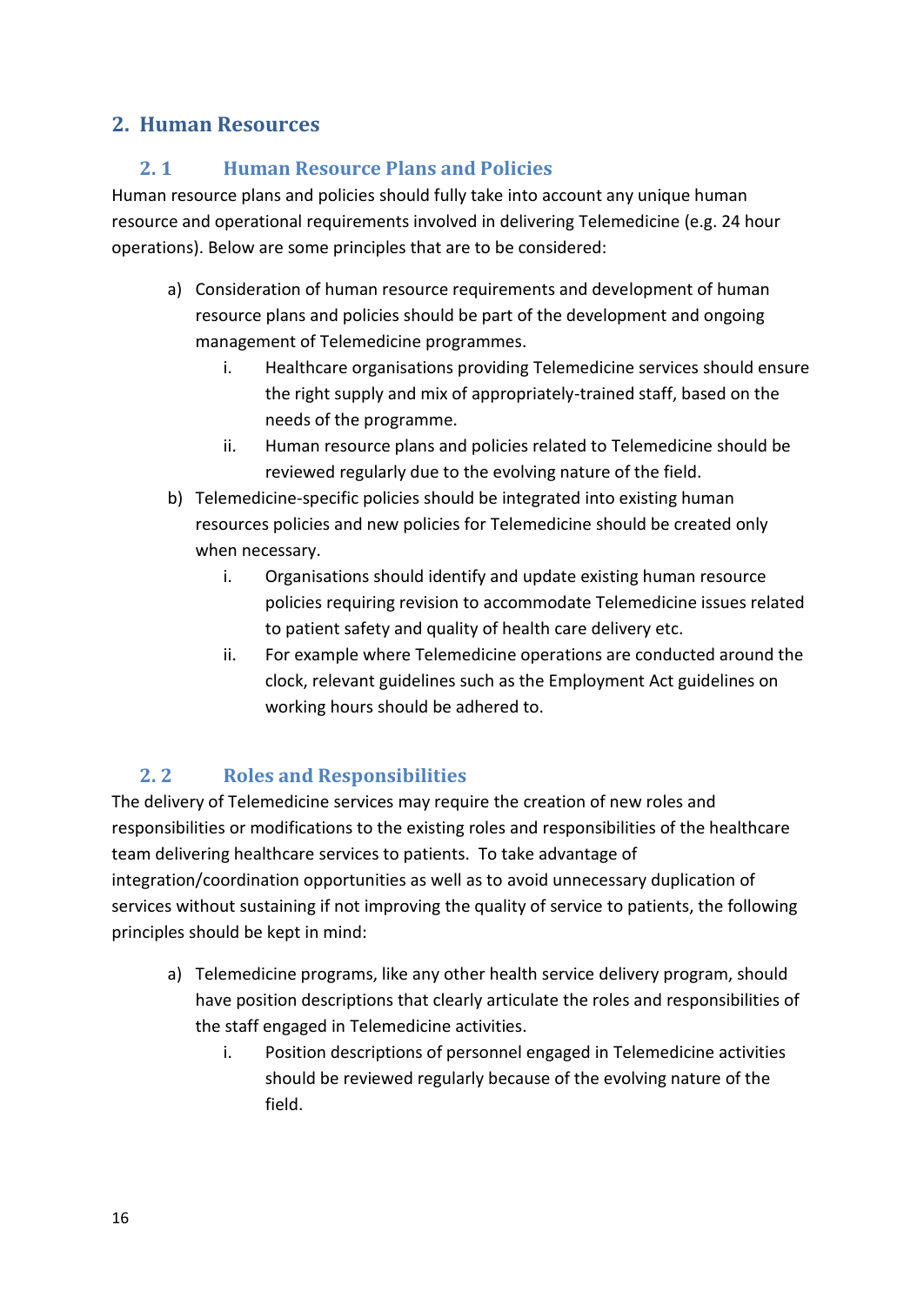- ii. Organisations providing Telemedicine services should have a position description that acknowledges the diverse and central role of persons responsible for coordinating Telemedicine services.
- b) The organisation should define and document the reporting and working relationships in place to support the delivery of Telemedicine services. For example it should clearly identify, the relevant staff to be approached for assistance regarding technical issues during a video conferencing session.
- c) Organisations providing Telemedicine services should evaluate staff performance in carrying out their Telemedicine duties and should reflect these observations in the formal performance evaluations.

# <span id="page-16-0"></span>**2. 3 Licensing & Credentialing / Privileging**

Licensing, credentialing, and privileging frameworks exist for various health professions to ensure that only properly qualified health professionals provide their services to the public in accordance with organisational standards. In this regard, the following requirements and principles are to be kept in mind:

- a) Licensable health care professionals delivering Telemedicine services from or within Singapore must be registered and licensed with the respective regulatory and licensing body.
	- i. A licensed healthcare provider in Singapore providing Telemedicine services to patients residing in another country or who supervises, directs or collaborates with an overseas healthcare provider to provide Telemedicine services to patients residing in Singapore, must adhere to the same standards that they are held to when treating a resident in Singapore.
	- ii. A licensed healthcare provider in Singapore intending to provide Telemedicine services to patients residing in another country should adhere to and meet licensing requirements imposed by the country that the patient is residing in. Preferably the provision of such Telemedicine services should be done in collaboration with a healthcare provider licensed in the patient's country.
- b) Healthcare professionals delivering clinical services through Telemedicine must be privileged no differently than if such services did not involve Telemedicine.

# **2. 4 Competency and Qualifications**

<span id="page-16-1"></span>The healthcare workforce delivering Telemedicine services should be adequately qualified and competent. Organisations providing Telemedicine services should have policies and procedures to ensure that all staff involved in Telemedicine have the necessary qualifications and competencies to practice Telemedicine safely. The following principles are to be kept in mind: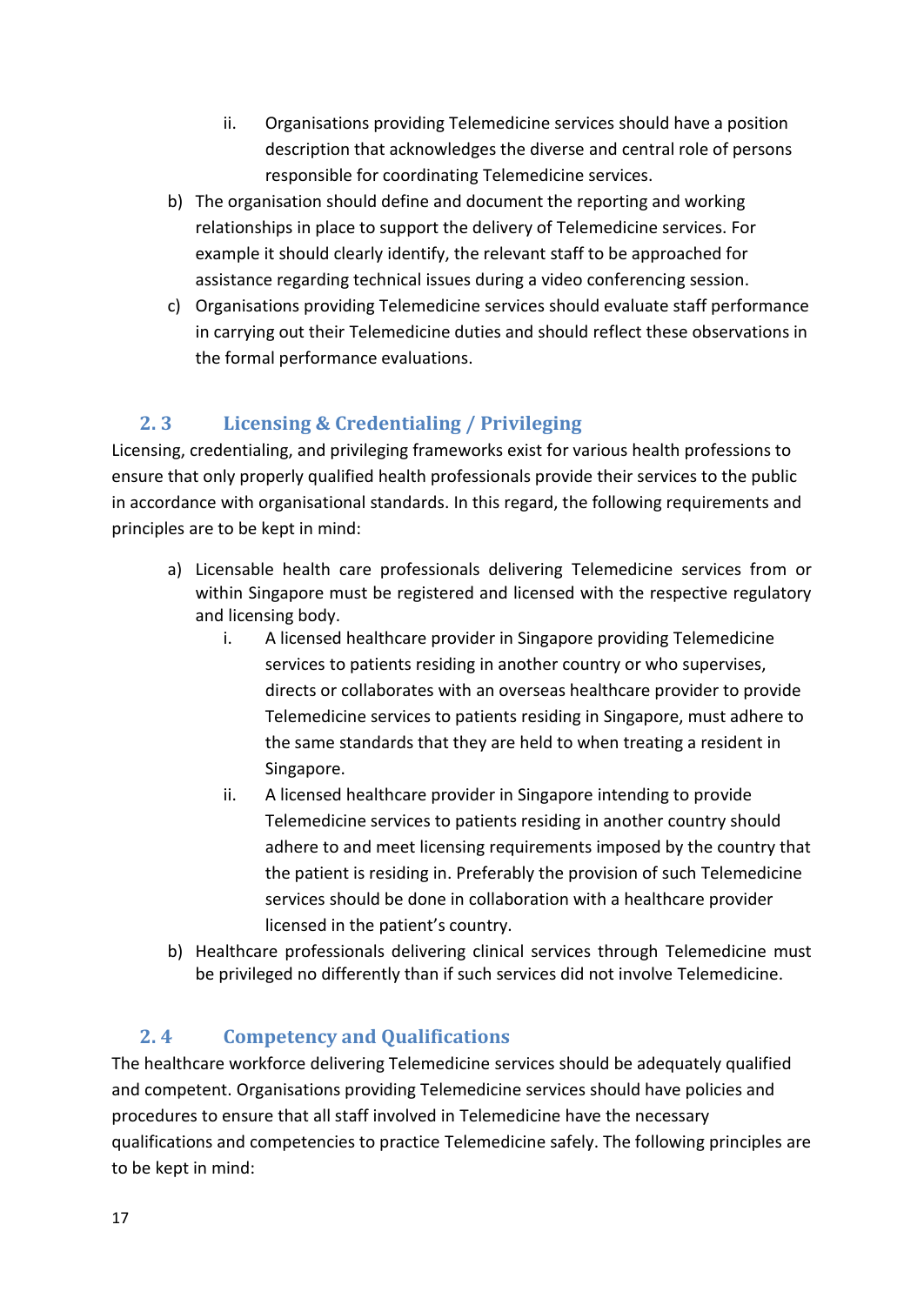- a) Where specific qualifications are prescribed by the relevant regulatory bodies to ensure that Telemedicine services meet minimum standards, healthcare professionals and staff involved in Telemedicine should possess the prescribed qualifications. For example, the necessary qualifications to practice Tele-robotic surgery.
- b) In any event, organisations providing Telemedicine services should have policies and procedures to ensure that all relevant staff have the appropriate competencies to practice Telemedicine safely. For the avoidance of doubt, the necessary competencies can be developed through structured On-the-Job Training (OJT).

# <span id="page-17-0"></span>**2. 5 Education, Orientation and Training**

Relevant education, training, and orientation is necessary to ensure that healthcare providers involved in Telemedicine stay abreast with the latest advances in the field and deliver safe and good quality services. The following principles are to be considered:

- a) Healthcare professionals providing Telemedicine services should have the necessary education, training/orientation and ongoing professional development needed for the safe provision of quality health services. The formality and degree of training provided should be commensurate with the complexity of the Telemedicine service to be provided.
- b) Healthcare organisations should have in place orientation and structured On-the-Job Training (OJT) programmes as required to ensure that staff involved in Telemedicine possess the necessary skills and competencies for the safe provision of quality health services. The training records should be properly maintained for audit purposes.
- c) Organisations providing Telemedicine services should link training and job performance evaluation, and encourage feedback on Telemedicine training sessions.

## **2. 6 Reimbursement**

<span id="page-17-1"></span>Organisations offering Telemedicine services should have strategies for retaining personnel that include reviewing compensation to ensure that it is fair and equitable.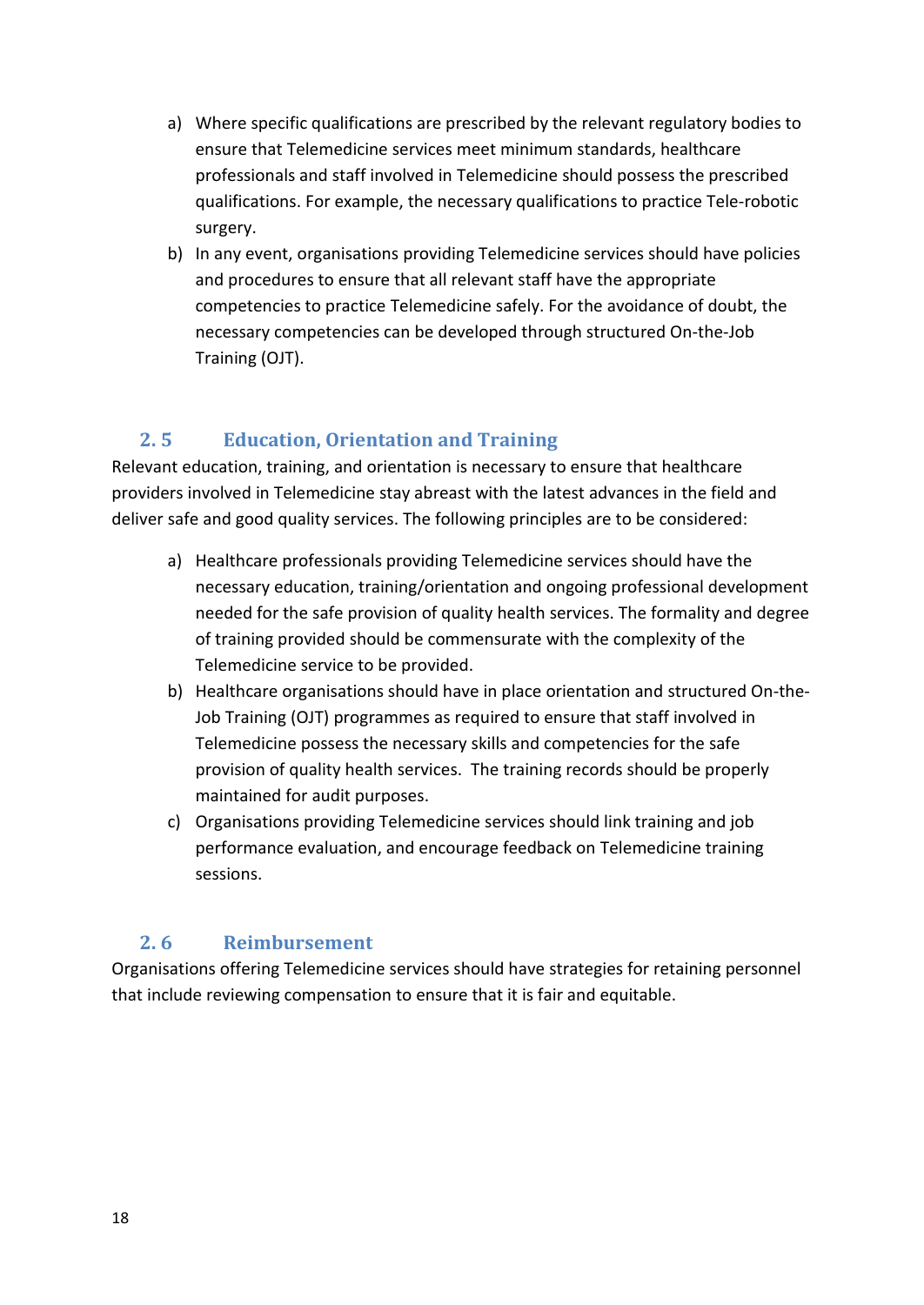# <span id="page-18-1"></span><span id="page-18-0"></span>**3. Organisational**

## **3. 1 Organisational Readiness**

Organisational readiness is important in ensuring the long-term success of Telemedicine services. Organisational readiness has three key components: (a) planning readiness, (b) workplace environment readiness and (c) technical readiness.

- a) **Planning Readiness:** The intent to deliver Telemedicine services should include careful up-front planning. Organisations considering provision of Telemedicine services are encouraged to have a Telemedicine plan, which should be developed in consultation with all relevant stakeholders and consider clinical, educational and administrative requirements as relevant.
- b) **Workplace Environment Readiness:** Further, organisations providing Telemedicine services should ensure that the workplace is ready for Telemedicine prior to implementation and that plans are in place to address and support the components of workplace readiness. This includes:
	- i. Being aware of legislation and professional and regulatory and licensing requirements that impact the delivery of Telemedicine services e.g. organisations registered under the Private Hospitals & Medical Clinics Act (PHMCA) must fulfil their obligations under the Act (crossreferencing Section 1.5.a.);
	- ii. Being structurally ready (i.e. physical setting facilitates the use of Telemedicine equipment);
	- iii. Having administrative support policies and procedures in place;
	- iv. Having effective communication processes in place;
	- v. Having a change management plan in place to deal with the impact of implementing Telemedicine services; and
	- vi. Ensuring readiness of human resources (e.g. qualified staff; adequate education, training, and orientation; professional development programmes);
- c) **Technical Readiness:** Finally, organisations considering provision of Telemedicine services should ensure that the technical environment is ready for Telemedicine prior to implementation, and put plans in place to address and support the components of technical readiness for example:
	- i. Network capacity and system interoperability;
	- ii. Technical feasibility;
	- iii. Bandwidth;
	- iv. Verification of fidelity of data transmission;
	- v. Data security;
	- vi. Maintenance and support; and
	- vii. Availability of technical support.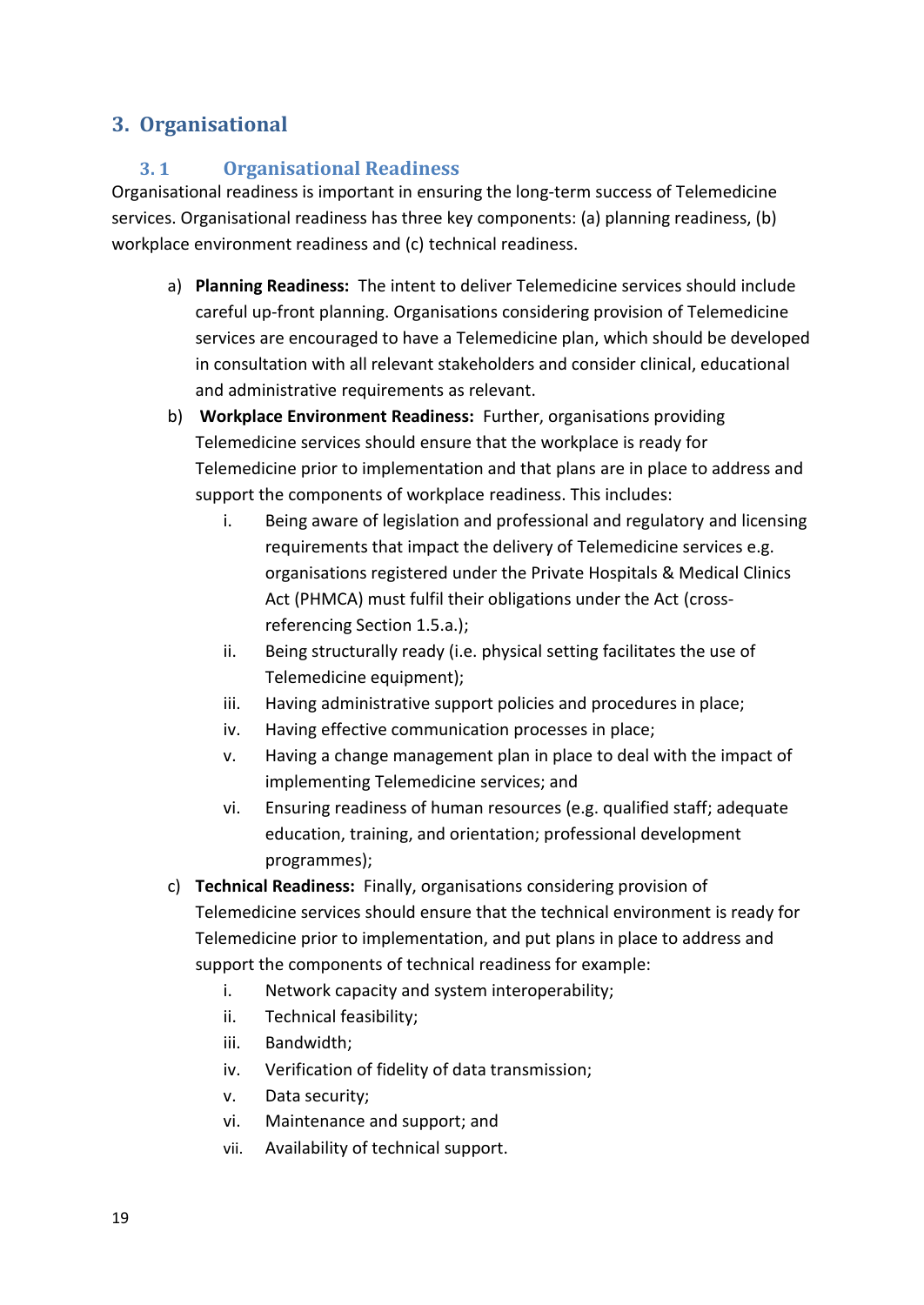## **3. 2 Organisational Accountability**

<span id="page-19-0"></span>Accountable organisations are those that take ongoing responsibility for their activities and actions. Accountability relating to the delivery of Telemedicine services should address the following elements: (a) governance framework, (b) privacy and confidentiality, (c) documentation and storage of patient records, (d) liability and risk management; and (e) inter-jurisdictional services.

- a) **Governance Framework:** Healthcare organisations should clearly define roles and responsibilities, and delineate accountabilities for those involved in the delivery of Telemedicine services.
	- i. In organisations providing Telemedicine services, there should be senior management accountability for such services, including the supervision of all persons directly responsible for developing, coordinating, and operating Telemedicine services.
	- ii. Organisational policies, procedures, standards and guidelines should address requirements specific to "networked" services such as shared central services (e.g. scheduling) or infrastructures (e.g. bridges) which go beyond site requirements; and
	- iii. Healthcare organisations providing Telemedicine services should consider the specific applications (e.g. Tele-geriatrics, Tele-psychiatry) and programme types (e.g. research, pilot, ongoing service) when developing organisational policies, procedures, standards, and guidelines and review these more frequently than in other health service areas due to the rapid changes in Telemedicine technology and the need for flexibility and sensitivity to innovation when dealing with Telemedicine services.
- b) **Privacy and Confidentiality:** Organisations providing Telemedicine services must have policies and procedures in place to protect the confidentiality of information. Telemedicine security policy and procedures should be integrated with those for electronic health records, whenever possible.
- c) **Documentation and Storage of Patient Records:** There should be policies and procedures for documentation, storage and retrieval of patient records that respect the confidentiality of the information.
- d) **Liability and Risk Management:** Healthcare organisations providing Telemedicine services should take steps to manage risks within the Telemedicine program ensuring that they have a documented risk management plan in place.
- e) **Inter-Jurisdictional Services:** Where relevant, healthcare organisations should have policies and procedures in place to guide inter-jurisdictional services that takes into account cultural differences and expectations, geographical and time zones differences, liability insurances, technology infrastructure interoperability and compatibility, and other relevant issues.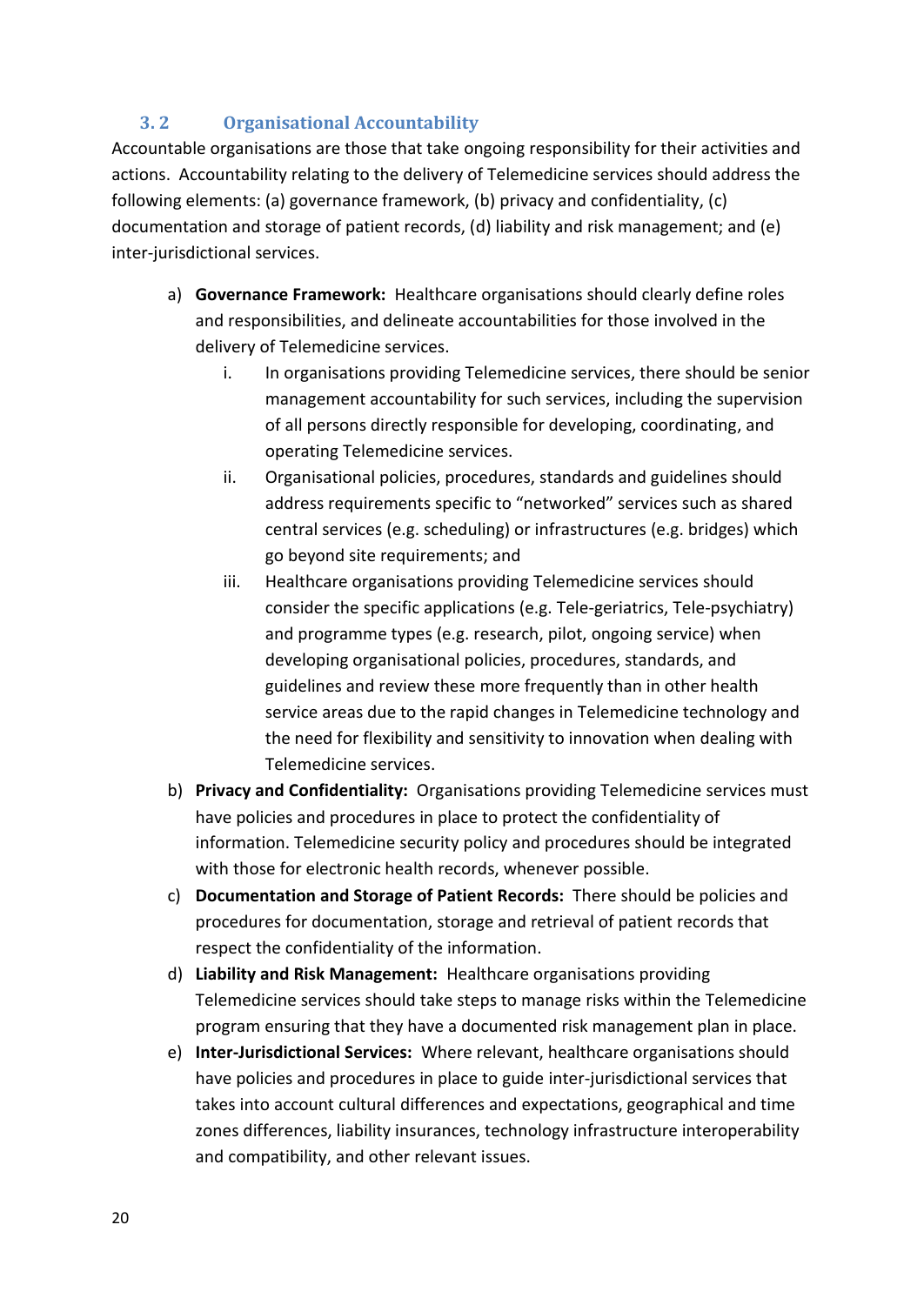## **3. 3 Ensuring Quality & Safety**

<span id="page-20-0"></span>As with other health service programmes, Telemedicine services should be regularly monitored through organisational quality improvement activities and the impact of Telemedicine on cost, quality and accessibility of care should be evaluated. The following are the principles to be kept in mind in this regard:

- a) Healthcare organisations must apply their safety procedures and protocols to Telemedicine services, as applicable, and ensure that the use of Telemedicine does not compromise patient safety (e.g. 5 rights of medication administration, patient identifiers to identify the patient etc.).
- b) Healthcare organisations providing Telemedicine should implement a continuous and ongoing quality improvement program and continually monitor the quality of Telemedicine services.
- c) Each healthcare organisation should be aware of best practices relating to Telemedicine and adapt and change processes as such practices evolve.
- d) Some evaluation parameters may include: (i) patient outcomes and satisfaction; (ii) provider satisfaction; (iii) technical quality of service; (iv) quality of communication; (v) performance metrics; (vi) costs; (vii) utilization; and (viii) improved access to care.

## <span id="page-20-1"></span>**3. 4 Continuity**

While many Telemedicine services in the past have been primarily project and pilotprogramme oriented an integrated system of ICT should be in place to enable continuity of care and to leverage on Telemedicine as a strategic resource that increases and improves each healthcare organisation's – and the healthcare system's – capacity to deliver services across distances. Business sustainability should be duly considered so as not to compromise patients' interests (e.g. patient's investments in Telemedicine hardware are not rendered unusable due to business closure). To this end, proactive consideration is to be given to the following:

- a) Telemedicine services should be integrated, as much as possible, into existing health care services as well as existing administrative policies, guidelines and procedures.
- b) Healthcare organisations offering multiple Telemedicine services should have mechanisms in place to facilitate coordination of the Telemedicine services including management of the equipment and physical space.
- c) When two or more healthcare organisations are involved in Telemedicine service delivery, an agreement between the healthcare organisations should be established that addresses detailed protocols for data preparation, transmission, receipt, mutual responsibilities and the identification/management of liabilities.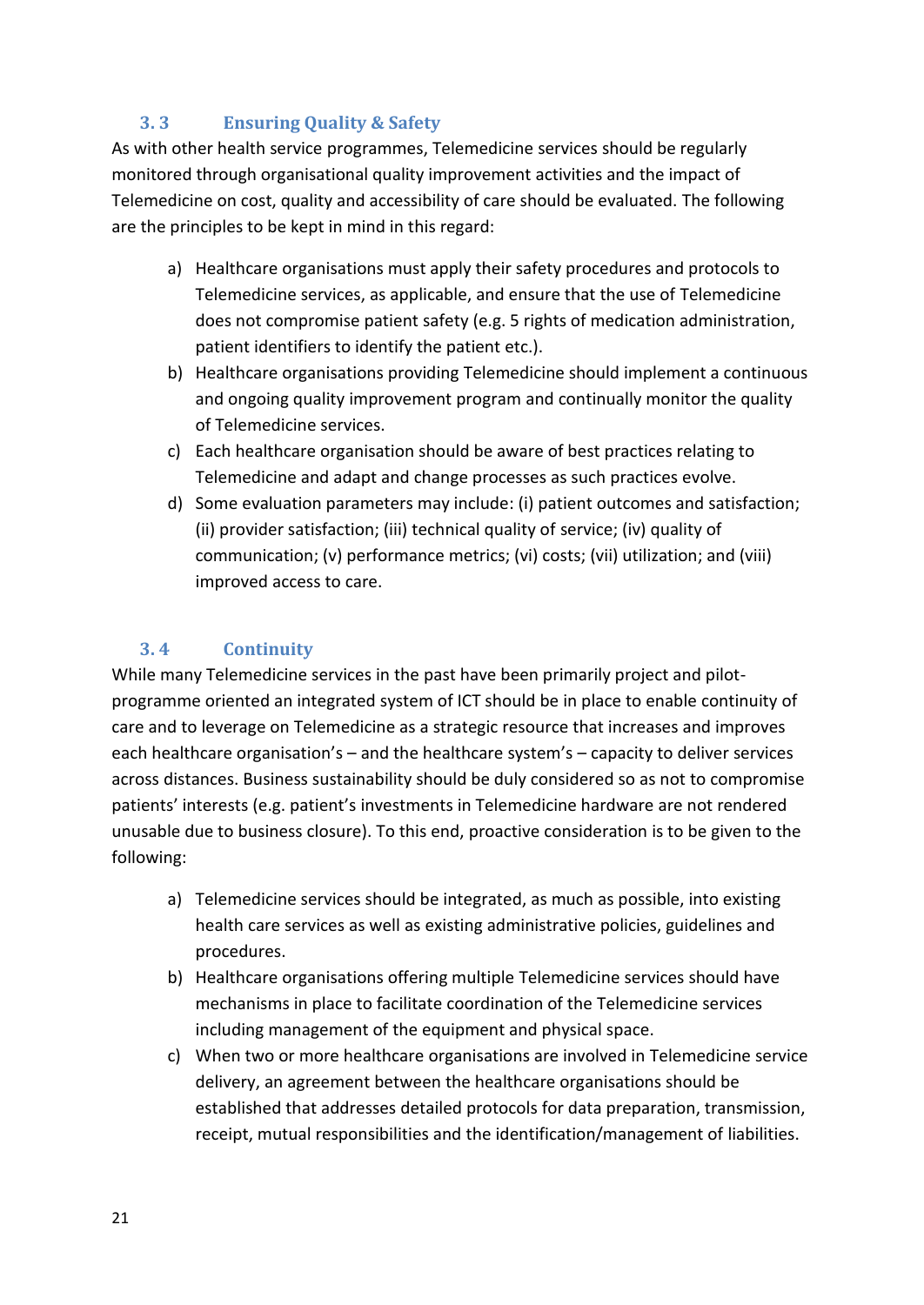d) Healthcare organisations providing Telemedicine services should have policies and procedures to ensure accountability and sustainability of the Telemedicine services, bearing in mind the need for some central coordination of Telemedicine communications as Telemedicine applications become more complex (e.g. homecare, pre-operative care at a distance, regionalization of health facilities).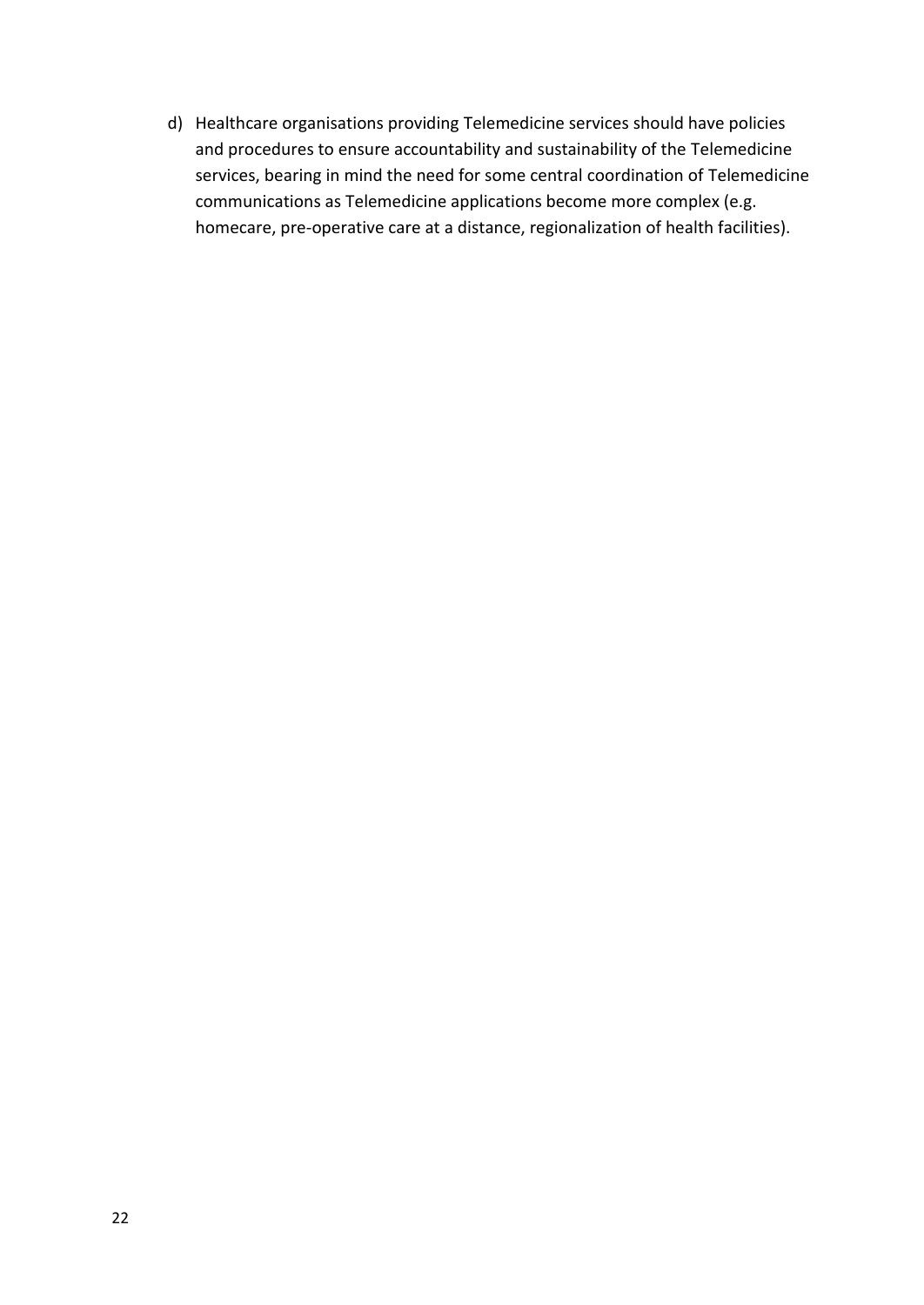## <span id="page-22-1"></span><span id="page-22-0"></span>**4. Technology and Equipment**

#### **4. 1 Procurement Practices**

Telemedicine equipment can range from laptops and smartphones, to medical peripherals (e.g. cameras, electronic stethoscopes) to monitoring devices (e.g. blood pressure monitors, weight scales) etc. It is necessary that the organisation have the essential equipment to deliver Telemedicine services. As with other health service programs, Telemedicine programs require sound procurement practices. The following are some guiding principles:

- a) The organisation should follow set policies and practices when buying or otherwise procuring Telemedicine equipment. Policies and procedures should relate to:
	- i. Gathering input from users;
	- ii. Assessing the equipment's ability to meet user needs;
	- iii. Following set purchasing criteria;
	- iv. Determining the impact on the current delivery of Telemedicine services;
	- v. Assessing the equipment's ability to adapt to future growth and changes in Telemedicine services; and
	- vi. Purchasing from licensed dealers for registrable medical devices.
- b) When purchasing Telemedicine equipment, a 'user requirement document' should be prepared first, and potential equipment sources assessed against this document. Some of the criteria that should be considered are:
	- i. Functionality of the equipment for the identified health needs;
	- ii. Ease of use;
	- iii. Price;
	- iv. Conformance to recognised standards;
	- v. Clinical guidelines;
	- vi. Track record of the equipment, and performance demonstration;
	- vii. Ability to interface with necessary peripherals;
	- viii. Service/support;
	- ix. Speed of operation;
	- x. Means of communication (e.g. Internet Protocol (IP), Integrated Services Digital Network (ISDN), POTS, Wi-Fi, 3G, 4G, Bluetooth);
	- xi. Acceptability to users;
	- xii. Financial stability of vendor;
	- xiii. Interoperability;
	- xiv. Mandatory requirements / certification (e.g. Health Sciences Authority);
	- xv. Review of upgrade path for equipment;
	- xvi. Portability;
	- xvii. Scalability;
	- xviii. Robustness e.g. uptime; and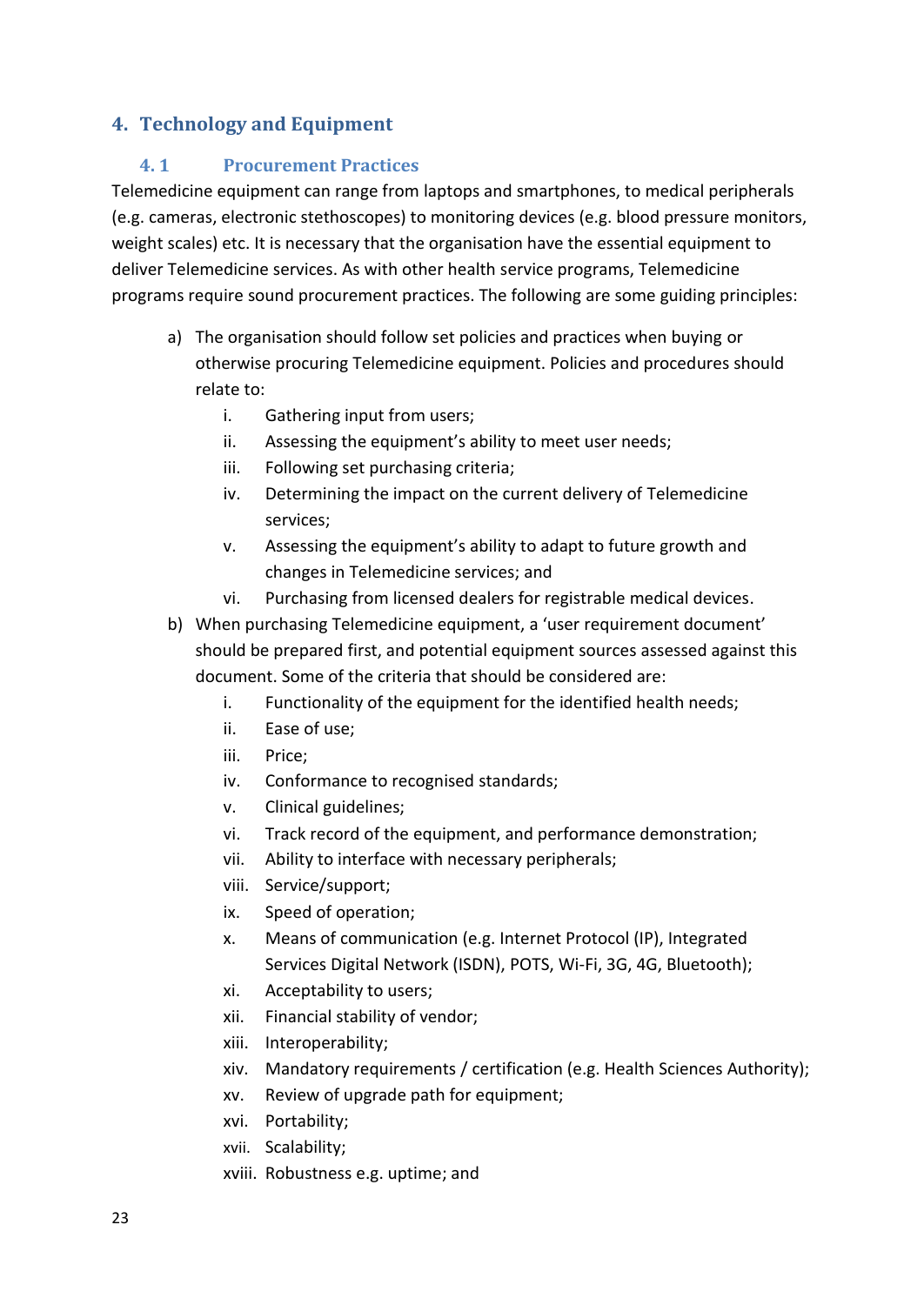xix. Data security and accuracy.

## <span id="page-23-0"></span>**4. 2 Safety**

In terms of safety and standards, Telemedicine equipment should be treated the same as any other equipment used in the delivery of health care services. The following are the principles to be kept in mind in this regard:

- a) Organisations providing Telemedicine services must comply with all relevant safety laws, regulations. Necessary clearances need to be obtained from relevant authorities (e.g. Health Sciences Authority, National Environment Agency and Infocomm Development Authority to import Telemedicine equipment).
- b) Organisations providing Telemedicine services must ensure that infection control policies and procedures are followed in the delivery of Telemedicine services, wherever applicable (e.g. dis-infection of Telemedicine equipment between patients, where devices come into direct contact with patients).

## **4. 3 Security**

<span id="page-23-1"></span>For healthcare providers to meet the goal of providing quality patient care, the confidentiality, integrity, availability and reliability of Telemedicine services needs to be ensured. Healthcare providers must have appropriate IT security policies, standards and processes to ensure the secure operations of Telemedicine services. These policies should conform to international IT security standards such as the ISO 27001/2, and where applicable, must be in compliance with relevant existing Acts such as PDPA. Some of the IT security technical controls that should be considered in a Telemedicine setting include:

- a) Authentication features to securely identify the users;
- b) End-to-end security design to ensure the confidentiality and integrity of the patient and service provider communications; and
- c) Audit trails on all Telemedicine consultations to be enabled for record keeping purposes.

## **4. 4 Diagnostic Quality**

<span id="page-23-2"></span>The delivery of diagnostic quality images and audio is essential for safe, effective and efficient Telemedicine service delivery. The following should be considered:

- a) Whenever possible, organisations providing Telemedicine services follow application-specific diagnostic quality guidelines and standards. For example, "Tele-radiology Guidelines 2007" by College of Radiologists, Singapore (Academy of Medicine Singapore).
- b) In the absence of application-specific diagnostic quality guidelines and standards, the literature on efficacy/effectiveness is consulted.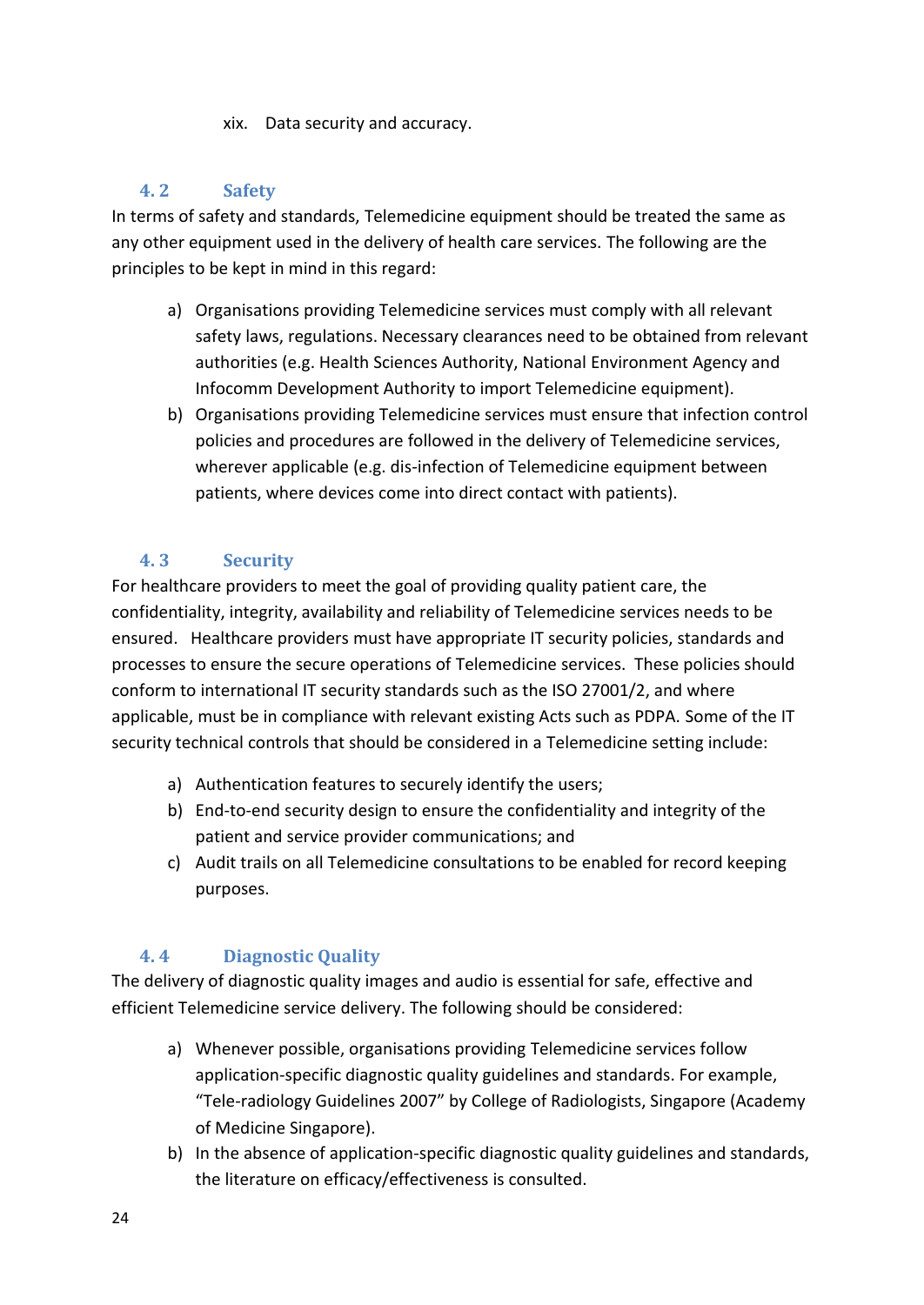## **4. 5 Reliability**

<span id="page-24-0"></span>Reliability of technology and equipment is essential for safe, effective and efficient delivery of Telemedicine services. The following are to be considered:

- a) Organisations providing Telemedicine services should adhere to reliabile standards and guidelines where they exist. Examples of some optional standards that exist are IEC 60601, 61010 for medical and laboratory equipment respectively.
- b) Organisations providing Telemedicine services should take steps to ensure equipment reliability that may include the following where applicable:
	- i. Efforts be made to initially purchase the appropriate equipment;
	- ii. A check list is instituted for post-installation testing of equipment;
	- iii. Preventive maintenance e.g. routine maintenance of medical equipment which entails scheduled QA and/or maintenance to ensure that the equipment is safe and functioning as intended
	- iv. Pre-session calibration (as and when required) of equipment using checklists;
	- v. Users be trained in proper use of equipment;
	- vi. Service level agreements in place with vendors; and
	- vii. Contingency plans are in place.
- c) Organisations providing Telemedicine services should track equipment reliability using logs that record:
	- i. Start time;
	- ii. End time;
	- iii. Technical problems;
	- iv. User problems; and
	- v. How problems were resolved.
- d) Organisations providing Telemedicine services should take steps to ensure reliability of the telecommunications network by having:
	- i. Quality of service agreements in place with telecommunication providers or vendors; and
	- ii. Access to additional lines or alternate connectivity when required for mission critical services.

## **4. 6 Acceptability**

<span id="page-24-1"></span>Acceptability of technology and equipment is essential for safe, effective and efficient delivery of Telemedicine services. Organisations providing Telemedicine services should take steps to maximize equipment acceptability that include:

- a) Purchase of user-friendly equipment;
- b) Appropriate education, training, and orientation of users;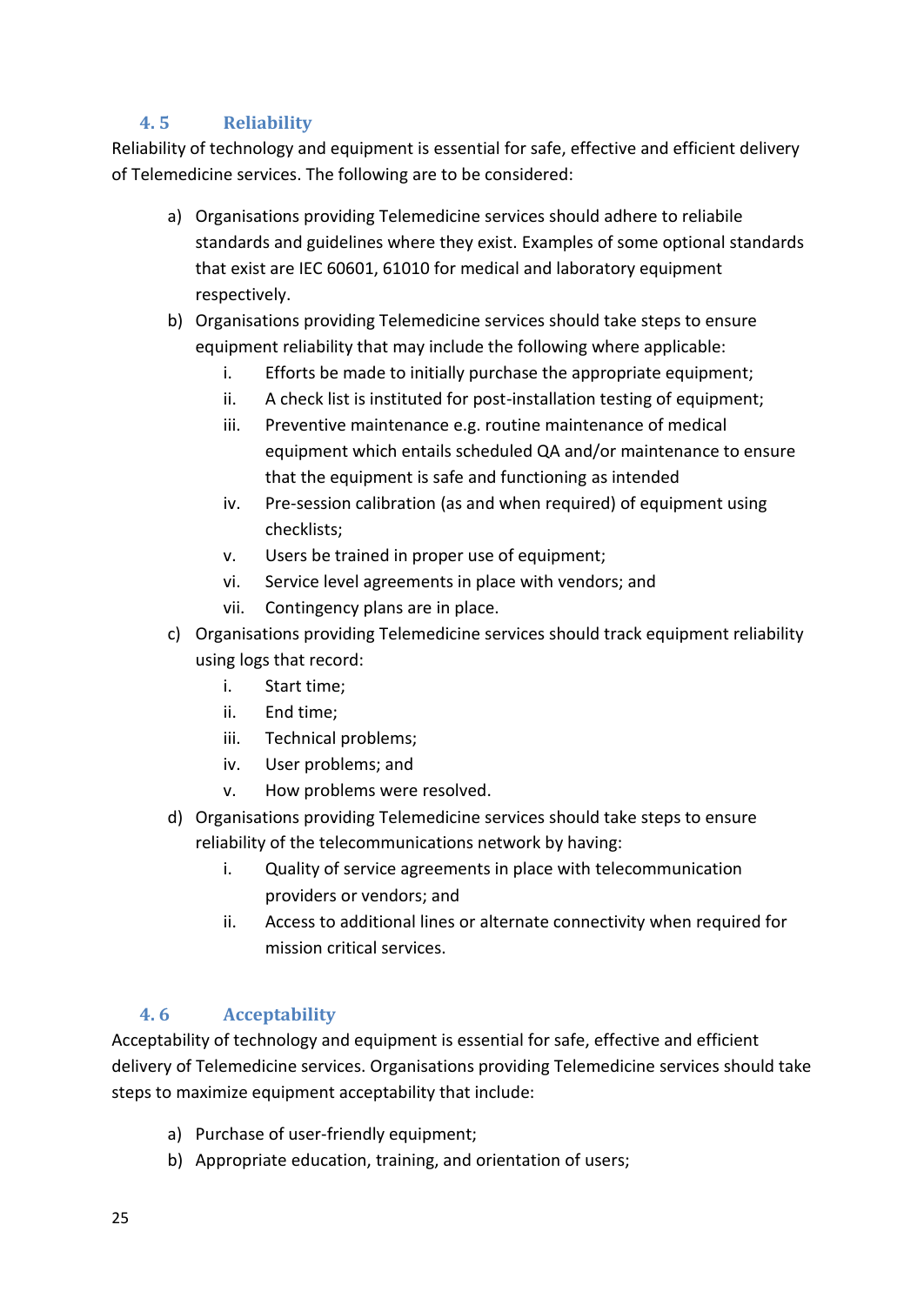- c) Ongoing evaluation of equipment acceptability; and
- d) Existing standards and guidelines.

## **4. 7 Interoperability**

<span id="page-25-0"></span>Interoperability of systems (computers, communication devices, networks, software, and other IT components) with other components of the health system is necessary for effective and efficient delivery of Telemedicine services. Some interoperability standards that can be referred to are ISO/TR 16056, and ISO/TS 16058. Suggested measures to ensure interoperability within the health system should include:

- a) Purchasing standards-based equipment (e.g. Continua Health Alliance endorsed devices); and
- b) Conducting conformance and interoperability testing prior to full-scale deployment.

## **4. 8 Scalability**

<span id="page-25-1"></span>Scalability is an important consideration when planning Telemedicine programs and purchasing necessary equipment and technology. Organisations providing Telemedicine services should take steps to facilitate required scalability when purchasing equipment and technology. Some considerations include:

- a) Developing an overall plan that includes a needs assessment with user input and considers future growth and change;
- b) Using scalability as a requirement in the procurement process e.g. vendor's ability to provide and support scalable solutions; and
- c) Using lifecycle planning (a "refresh strategy") once equipment is purchased which acknowledges new requirements and upgrades that emerge, as well as the need to replace equipment, and plan accordingly.

## <span id="page-25-2"></span>**4. 9 Maintenance**

Maintenance of technology and equipment is essential for safe, effective, and efficient delivery of Telemedicine services. Organisations providing Telemedicine services should have processes in place to ensure the safety and effectiveness of equipment which may include the following:

- a) Preventive maintenance such as:
	- i. Network checks;
	- ii. Equipment checks;
	- iii. Software updates;
	- iv. Keeping a supply of necessary and appropriate spare parts;
	- v. Interoperability checks;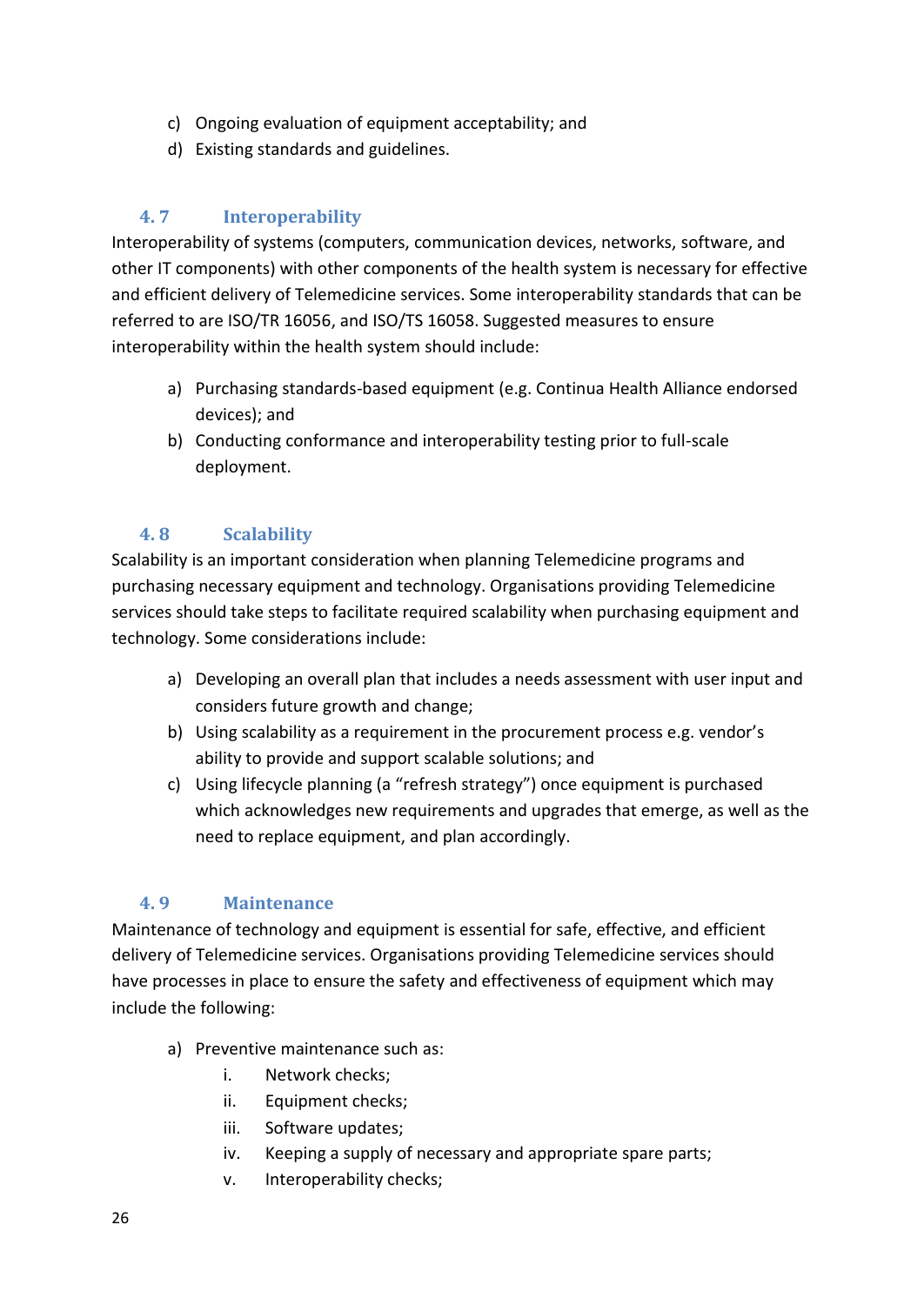- vi. Log analysis;
- vii. Pre-session testing (as and when required); and
- viii. Reference to standards like IEC 62353 for Medical electrical equipment
- b) Individuals performing maintenance have appropriate training;
- c) Lifecycle planning (a "refresh strategy") for required updates and replacement of equipment;
- d) Quality assurance measures in place (i.e. pre-session testing);
- e) Clear accountability for all equipment; and
- f) Education of staff about maintenance requirements.

## <span id="page-26-0"></span>**4. 10 End-of-Life (EOL) Considerations for Equipment**

In concert with the principle of lifecycle planning identified in the Scalability and Maintenance Sections, as new equipment, technology, and parts are purchased, e-waste (Waste Electrical and Electronic Equipment (WEEE)) will be created. Organisations providing Telehealth services must have processes in place to ensure the safe recycling or reuse of any e-waste generated.

## <span id="page-26-1"></span>**4. 11 Equipment Calibration**

Telemedicine equipment should be treated the same as any other equipment used in the delivery of health care services. Critical equipment that has a significant effect on the test result should be calibrated by the following recognised calibration laboratories to ensure measurement traceability to the International System of Units (SI):

- a) Laboratories accredited by Singapore Accreditation Council (SAC)
- b) Laboratories accredited by SAC's Mutual Recognition Arrangement (MRA) partners
- c) National Metrology Centre (NMC), A\*STAR, Singapore
- d) NMC's MRA partners (www.bipm.org)

For equipment calibration by accredited laboratories in (a) and (b), the calibration reports should be endorsed by the respective accreditation body i.e. carrying the accreditation body's mark in the reports.

The list of SAC accredited calibration laboratories and MRA partners can be found in SAC's website, www.sac-accreditation.gov.sg.

## **4. 12 Current Standards and Guidelines**

<span id="page-26-2"></span>As standards and guidelines for Telemedicine equipment and technology contribute to the overall quality of Telemedicine service delivery, organisations providing Telemedicine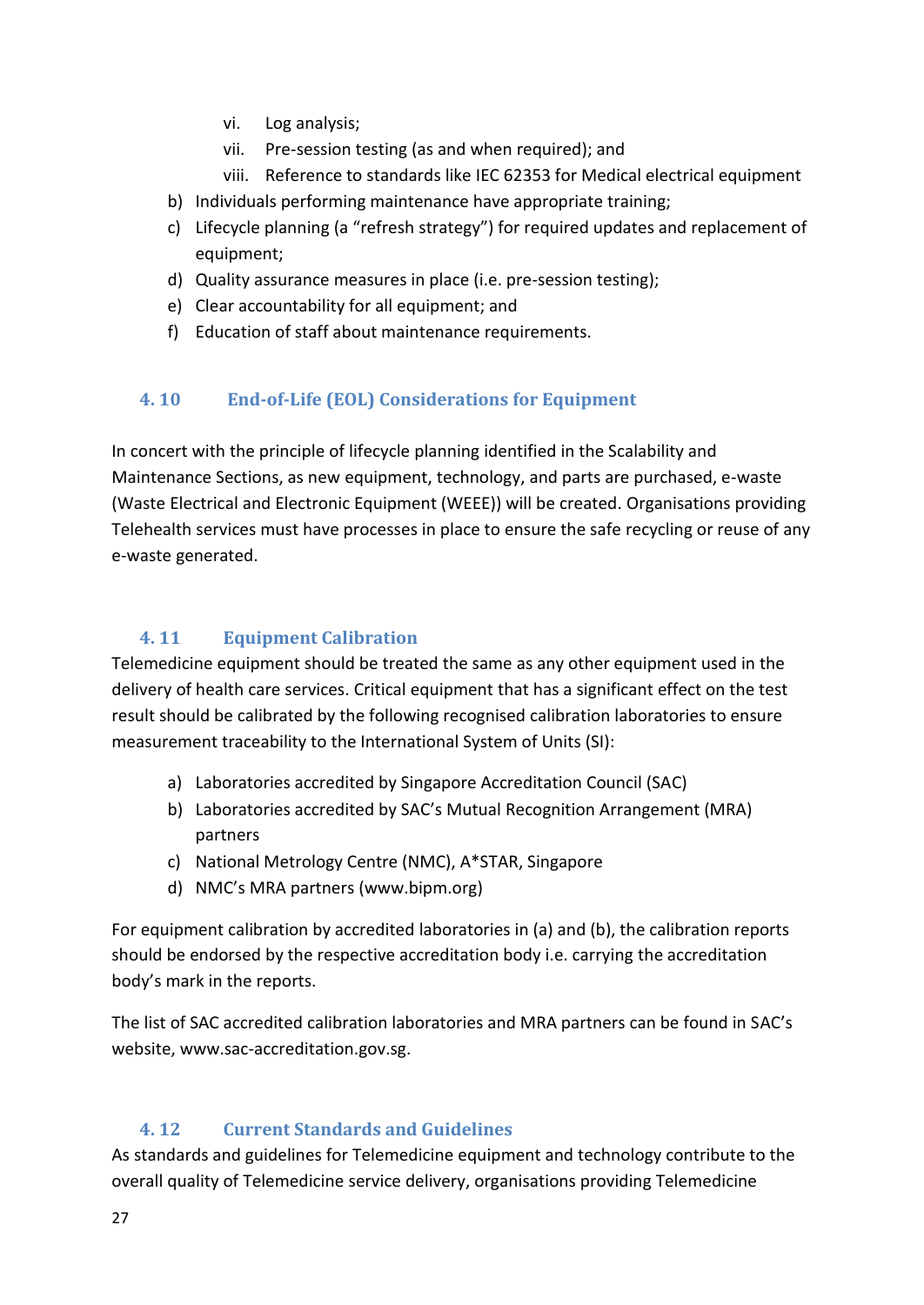services should follow existing guidelines and standards, where applicable. A number of such standards and guidelines exist e.g. application-specific: teleradiology, telepharmacy; and application non-specific: diagnostic imaging [e.g. Digital Imaging and Communications in Medicine (DICOM)], health messaging [e.g. Health Level Seven (HL7)].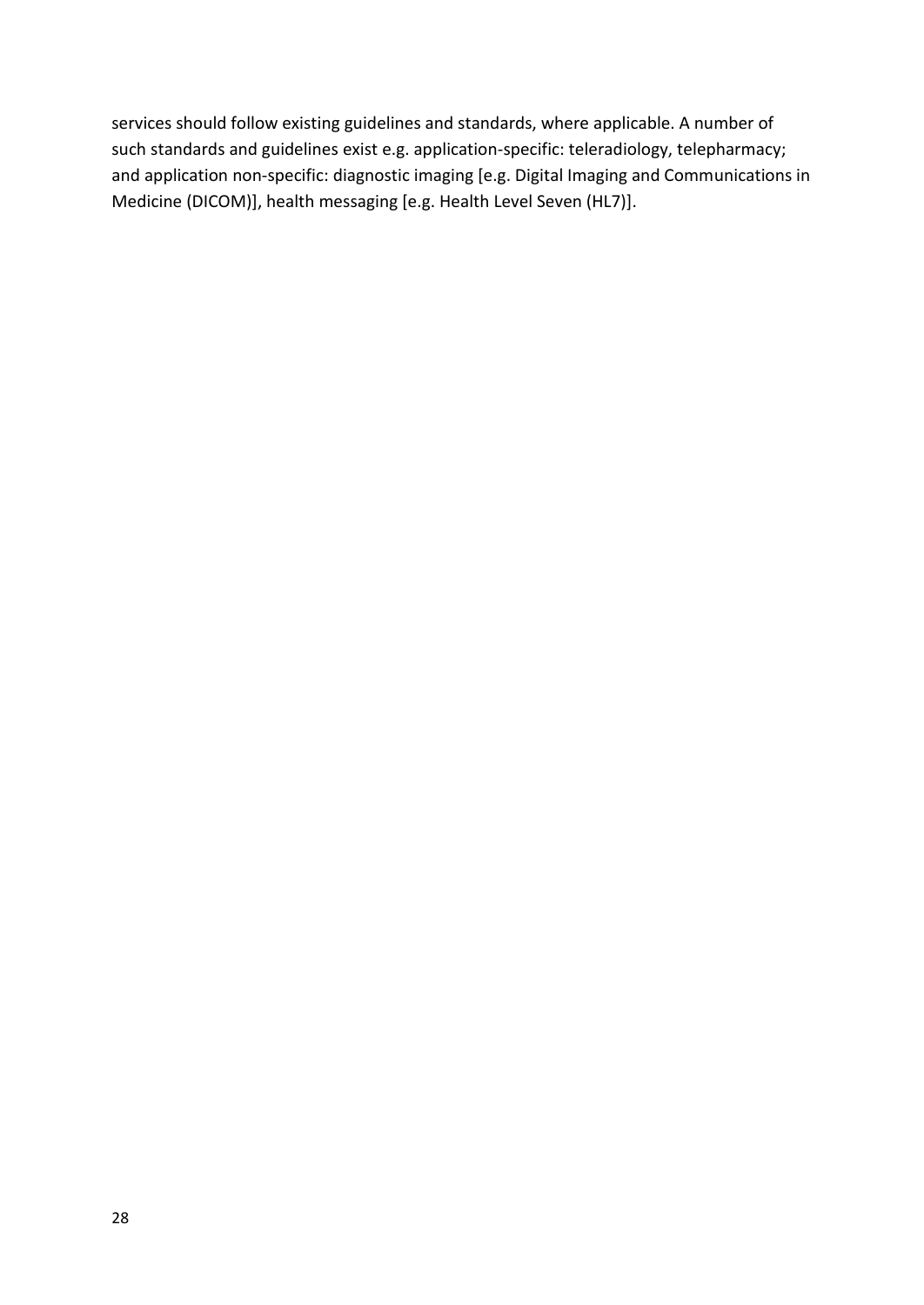# <span id="page-28-0"></span>**Appendix A (Glossary of Terms)**

Healthcare provider – healthcare organisation and healthcare professional involved in the provision of Telemedicine.

May – means that adherence to the mentioned requirement is truly optional.

Must - means that adherence to the mentioned requirement is mandatory, usually by virtue that it is an existing legal or statutory obligation.

Should - means that adherence to the mentioned requirement is strongly encouraged but there may exist valid reasons in particular circumstances to ignore a specific recommendation, as long as the full implications are understood and carefully weighed before choosing a different course.

Staff – refers to non-medical personnel involved in the delivery of Telemedicine services.

Users – refers to healthcare professionals, staff, patients, and caregivers, as the case may be.

# <span id="page-28-1"></span>**Appendix B (Abbreviations)**

- DICOM Digitial Imaging and Communications in Medicine
- HL7 Health Messaging Level 7
- NTG National Telemedicine Guidelines
- PDPA Personal Data Protection Act
- SMC ECEG SMC Ethical Code and Ethical Guidelines
- WEEE Waste Electrical and Electronic Equipment

# <span id="page-28-2"></span>**Acknowledgments**

We acknowledge the contributions of all the individuals/organisations (nationally and internationally) that have helped us along the way in the successful formulation of the first set of National Telemedicine Guidelines for Singapore.

We would like to specially thank the NTAC members for their contribution. The members of the Committee are: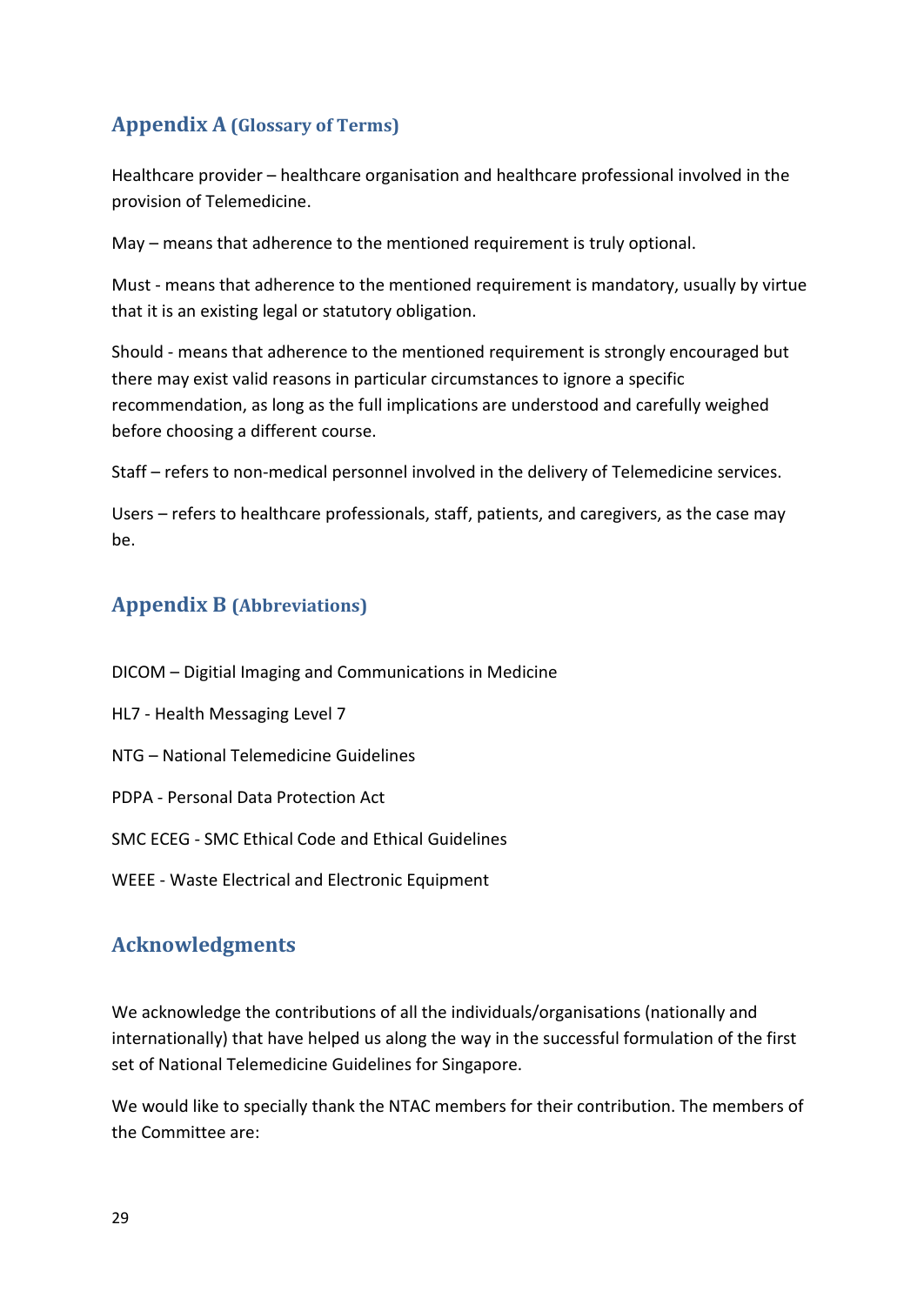## <span id="page-29-0"></span>**National Telemedicine Advisory Committee (NTAC) Members**

#### **Co- Chairmen**

A/Prof. Low Cheng Ooi Chief Medical Informatics Officer Ministry of Health / MOH Holdings

A/Prof. Gerald Koh Associate Professor Saw Swee Hock School of Public Health National University of Singapore

#### **Members appointed in personal capacity (in alphabetical order)**

Geriatric Medicine Tan Tock Seng Hospital Changi General Hospital

Dr Samuel Chew Dr Ravinder Singh Sachdev Consultant Deputy Chief Medical Informatics Officer

A/Prof. Chin Jing Jih Dr Darren Seah Department of Continuing Toa Payoh Polyclinic Tan Tock Seng Hospital

A/Prof Daniel Fung Dr. Siaw Tung Yeng Chairman Senior Consultant

Dr Lee Eng Sing **Dr. Tan Chi Chiu** National Healthcare Group Polyclinics Pte Ltd

Dr Patricia Lee Dr David Teo Consultant, Geriatric Medicine Regional Medical Director Clinical Office South East Asia Programme Director, Transitional Care International SOS Pte Ltd Changi General Hospital

Assistant Director **Divisional Director** 

Senior Consultant Family Physician, Associate Consultant & Community Care National Healthcare Group Polyclinics

Medical Board Family Physician, Senior Consultant Institute of Mental Health Health Healthmark Family Medicine Clinic

Family Physician, Associate Consultant Consultant Gastroenterologist and Physician Head, Hougang Polyclinic Gastroenterology and Medicine International

Dr Lim Hwee Boon Mr Satyaprakash Tiwari Quality Management Thye Hua Kwan Moral Charities SingHealth Polyclinics (to our knowledge left THKWMC in Jan'14)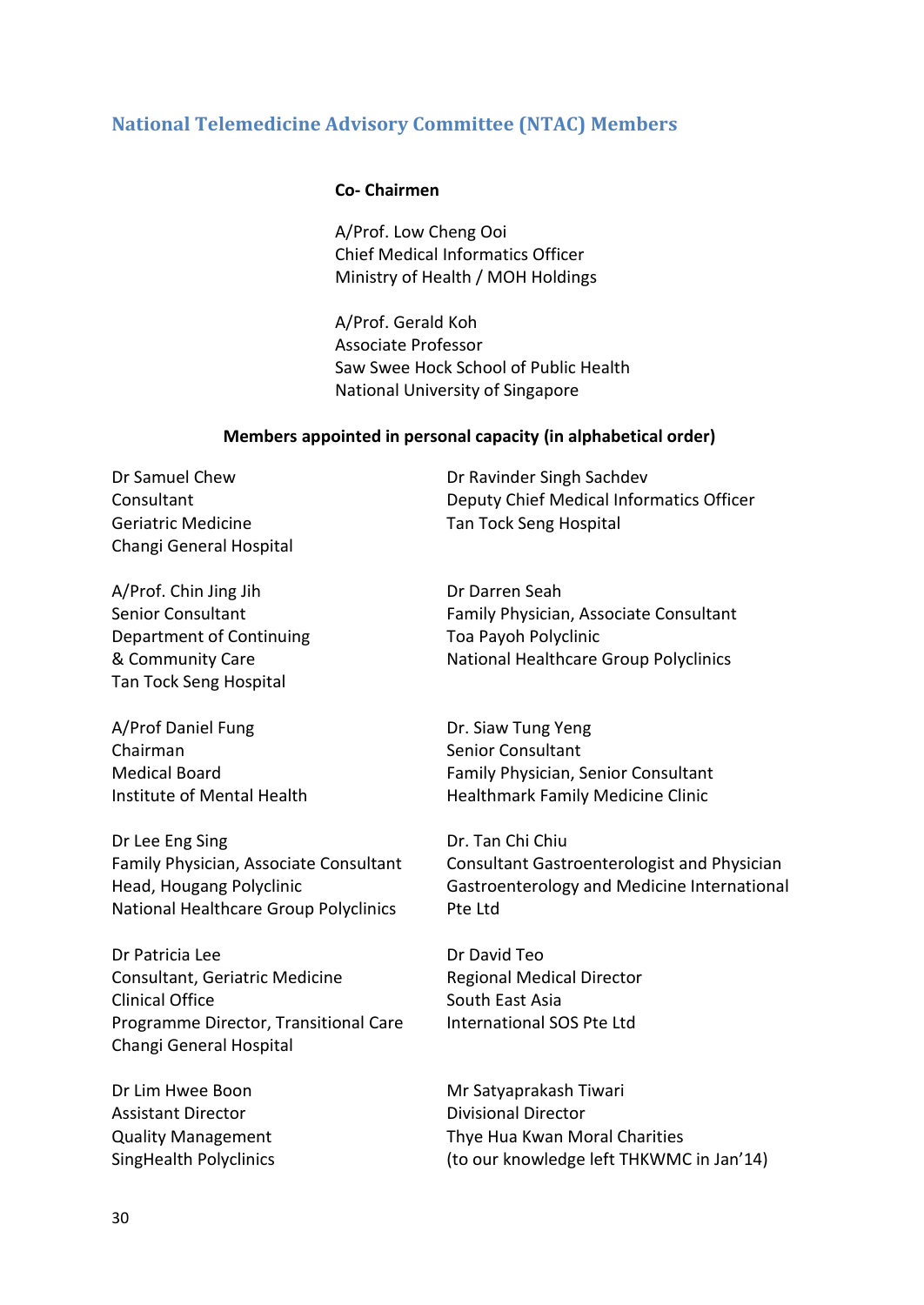Dr Ruth Lim Dr Wong Hon Tym Family Physician, Senior Consultant Head and Senior Consultant SingHealth Polyclinics Tan Tock Seng Hospital

Dr James Low **Prof Wong Tien Yin** Senior Consultant **Executive Director** Department of Geriatric Medicine Singapore Eye Research Institute Khoo Teck Puat Hospital Singapore National Eye Centre Alexandra Health

Assistant Director, Clinical Services National Healthcare Group Eye Institute

#### **Organisational representatives (in alphabetical order of organisation)**

AIC rep - Dr Jason Yap CNO rep - Ms Hoi Shu Yin Chief Knowledge Officer **Chief Chief Chief Nursing Officer** Office of the Chief Nursing Officer Knowledge Management Division Agency for Integrated Care

AMS rep - Dr Chan Lai Peng HSA rep - Ms Wong Woei Jiuang Fellow Director Academy of Medicine Singapore Medical Device Branch

Pre-Marketing Division Health Products Regulation Group Health Sciences Authority

CFPS rep - Dr Chng Shih Kiat PSS rep - Ms MK Fatimah Fellow Council Member College of Family Physicians Singapore Pharmaceutical Society of Singapore

CMSS rep - Ms Margaret Mary Hendriks Vice President Case Management Society of Singapore

#### **Secretariat**

Dr Bhaskar Eti Health IT Policy Analyst Planning Office Information Systems Division MOH Holdings Pte Ltd

Mr Lawrence Tan Assistant Director, Information Systems Division MOH Holdings Pte Ltd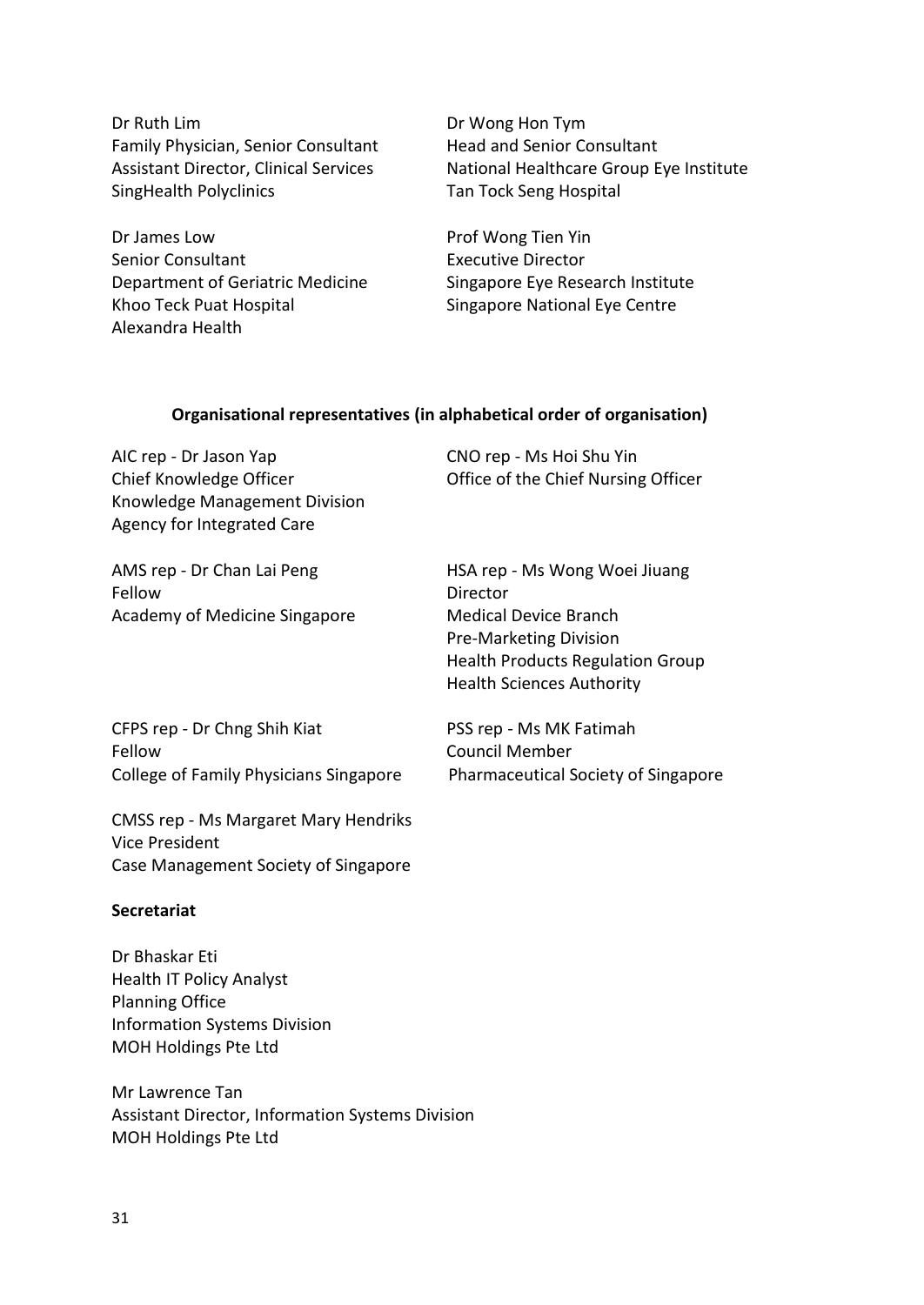We would like to thank the following as well for their contributions:

#### **Local Resource Panel**

Mr Gerard Chew Director Provider Collaboration & Innovation MOH Holdings Pte Ltd

Ms. Goh Sock Cheng Deputy Director Innovation Centre Integrated Health Information Systems Pte Ltd (IHIS)

Dr. Biswas Jit Senior Scientist Neural and Biomedical Technology (NBT) Department Institute for Infocomm Research (I<sup>2</sup>R)

Mr. Tan Kah Wee Assistant Director (Capability development) Elderly & Disability Group (EDG) Formerly at Ministry of Social and Family Development (MSF)

#### **International Resource Panel**

Dr Jeff Ayton Chair Telehealth Advisory Committee Australian College of Rural and Remote Medicine (ACRRM) Australia

Dr Michael Civil Chair Telehealth Standards Committee Royal Australian College of GPs (RACGP) Australia

Mr Grant Gillis Executive Director Canadian Telehealth Forum (CTF) and Executive Director Forums and Practices COACH (Canada's Health Informatics Association) Canada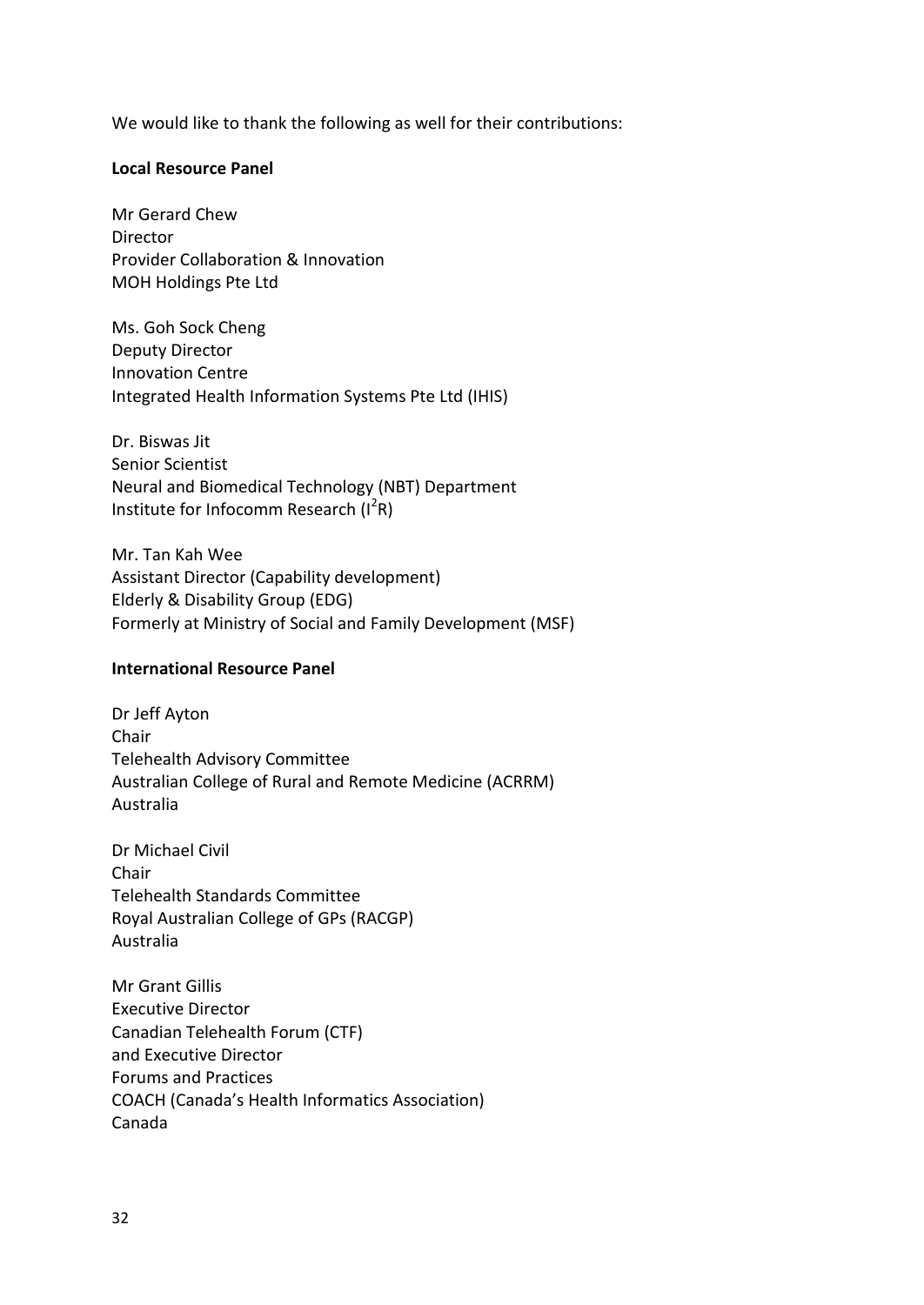Mr. Jonathan Linkous Chief Executive Officer American Telemedicine Association (ATA) United States of America

Dr Richard Scott Director Office of Global e-Health Strategy Faculty of Medicine University of Calgary Canada

#### <span id="page-32-0"></span>**References**

ATHAC (ACRRM Telehealth Advisory Committee) Standards Framework. (2012). Australian College of Rural and Remote Medicine (ACRRM).

Core Standards for Telemedicine Operations. (2007). American Telemedicine Association (ATA).

F. Randy Vogenberg, David Benjamin. The Medication-Use Process and the Importance of Mastering Fundamentals. P T. Oct 2011; 36 (10): 651-652. http://www.ncbi.nlm.nih.gov/pmc/articles/PMC3278147/

Guideline for Telepharmacy (2009) by Pharmaceutical Society of Singapore. Endorsed by Singapore Pharmacy Council.

IEC 60601-1:200- Medical electrical equipment- Part 1: General requirements for basic safety and essential performance. International Electrotechnical Commission.

IEC 61010-1:2010- Safety requirements for electrical equipment for measurement, control, and laboratory use- Part 1: General requirements. International Electrotechnical Commission. Third Edition.

IEC 62353:2007 - Medical electrical equipment- Recurrent test and test after repair of medical electrical equipment. First Edition. International Electrotechnical Commission.

Internet Engineering Task Force (IETF), Key words used in RFCs to indicate Requirement Levels.

ISO/IEC 27001:2013- Information technology. Security techniques. Information security management systems. Requirements.

ISO/IEC 27002:2013 – Code of practice for Information Security Management Controls.

ISO/TR 16056-1:2004 (E) - Health informatics – Interoperability of telehealth systems and networks – Part 1: Introduction and definitions